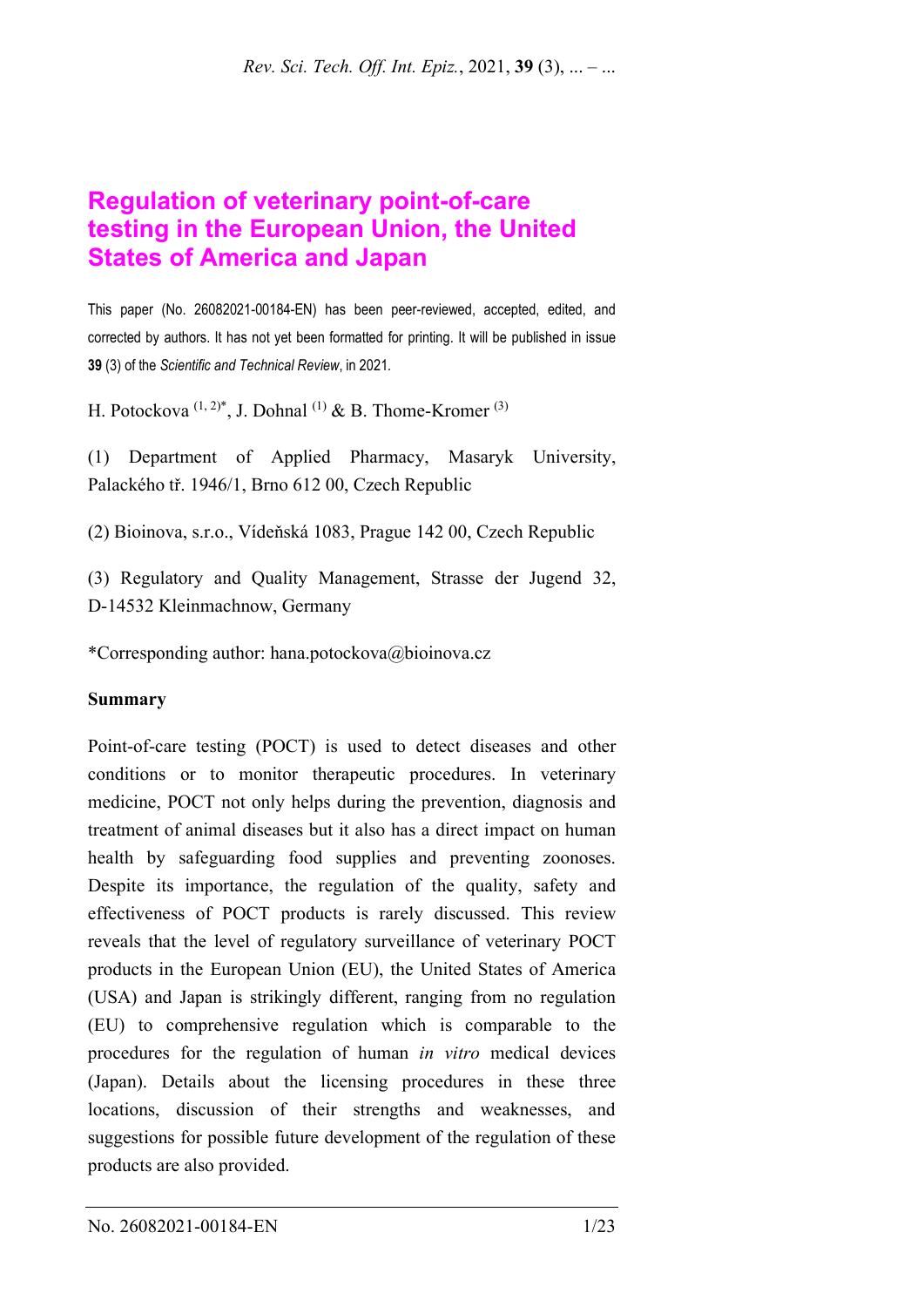#### **Keywords**

European Union – Japan – Point-of-care testing – Regulation – United States of America – Veterinary diagnostics.

#### **Introduction**

Point-of-care testing (POCT), based on the *in vitro* analysis of biological specimens, is routinely used to detect diseases, monitor therapeutic procedures and provide prognosis (1). This broad term encompasses the use of diagnostic products ranging from simple nonactive consumables (e.g. lateral flow tests) to sophisticated benchtop instruments (e.g. haematology analysers). In small animal practices, POCT provides data for immediate medical decisions to improve patient outcome, increase owner satisfaction and also maximise clinic profitability (2). In livestock management, POCT analysis (of milk etc.) is often used in line with the principles of precision farming to control health and welfare of the animals effectively or to facilitate breeding by detecting oestrous cycle, pregnancy or fertility problems (3, 4).

Veterinary POCT may also directly influence human health by safeguarding food supplies and enabling timely detection, prevention and control of zoonoses outbreaks. In fact, the majority of emerging human pathogens are zoonotic in origin (5) and their uncontrolled spread may have devastating impacts on global health and economy, as seen recently during the severe acute respiratory syndrome coronavirus 2 (SARS-CoV-2) epidemic (6). In this scenario, the role of veterinary POCT is not in the identification of new zoonotic diseases but in the early detection of already known infectious agents. Veterinary POCT can also be used for first-line testing of biological samples from livestock and wildlife before their transfer to centralised laboratory facilities (7). The effectiveness of this approach was well illustrated during the latter stages of the Global Rinderpest Eradication Programme (GREP). Additionally, such decentralised POCT can decrease economic losses by reducing the unnecessary slaughter of uninfected animals in situations where rapid action is needed to prevent the spread of disease (8, 9).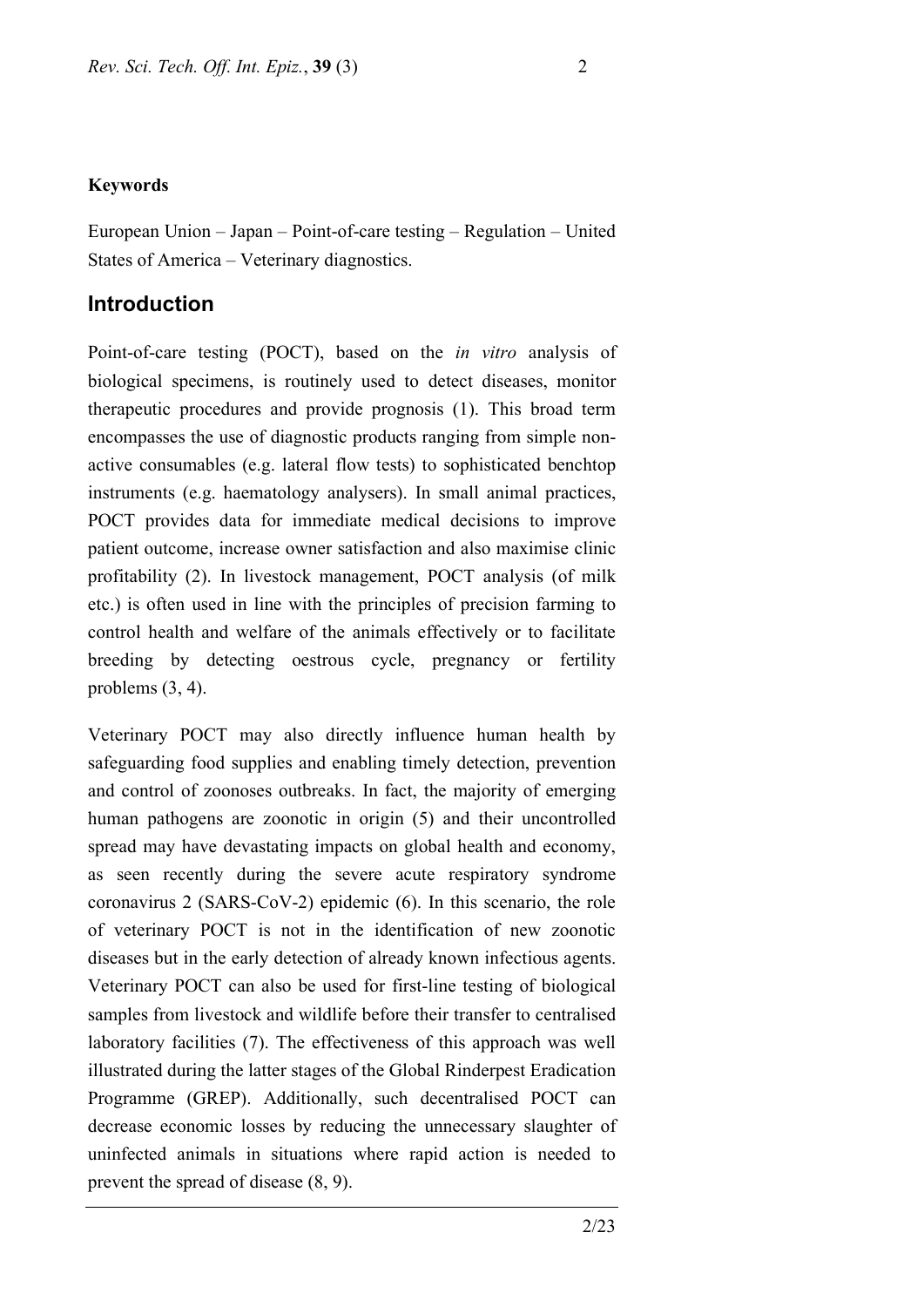To ensure the above-mentioned functions, the data gained by POCT must be sufficiently reliable (10). Each POCT product has its limitations in terms of sensitivity and specificity but these limitations must be duly determined by the manufacturer and must correspond to the intended use of the product. There are several global guidelines available addressing the quality of veterinary diagnostics. First, veterinary laboratories can implement International Organization for Standardization (ISO)/International Electrotechnical Commission (IEC) 17025, which specifies general requirements for the competence, impartiality and consistent operation of analytical laboratories. Second, the World Organisation for Animal Health (OIE), an intergovernmental organisation with 182 Members, has developed two approaches to facilitate the regulation of veterinary diagnostics. Most importantly, it publishes the *Manual of Diagnostic Tests and Vaccines for Terrestrial Animals* (*Terrestrial Manual*) and the *Manual of Diagnostic Tests for Aquatic Animals* (*Aquatic Manual*) which provide internationally agreed standards, guidelines and recommendations for the use of diagnostic laboratory methods and veterinary diagnostic kits analysing samples from terrestrial and aquatic animals, respectively (11, 12). Additionally, the OIE maintains a register of diagnostic kits with validated 'fitness for purpose', i.e. kits with proven performance (13). Fourteen kits are currently registered but nearly all of them have been designed for laboratory use. Specific guidelines for POCT would be beneficial to support the decentralised use of these rapid tests and methods by laypersons and untrained veterinary professionals in an uncontrolled environment (farms, households and small animal practices).

In human medicine, products used for POCT are regarded as *in vitro* diagnostic (IVD) medical devices. These devices are subject to comprehensive regulation in all developed countries such as the European Union (EU), the United States of America (USA), Japan, Australia and Canada (14) and some form of regulatory oversight is applied in most countries worldwide (15). The degree of regulation varies greatly among the different locations and depending on the risk class of the product (14, 16). Regulations typically apply to the entire product's lifecycle to ensure its quality. They affect development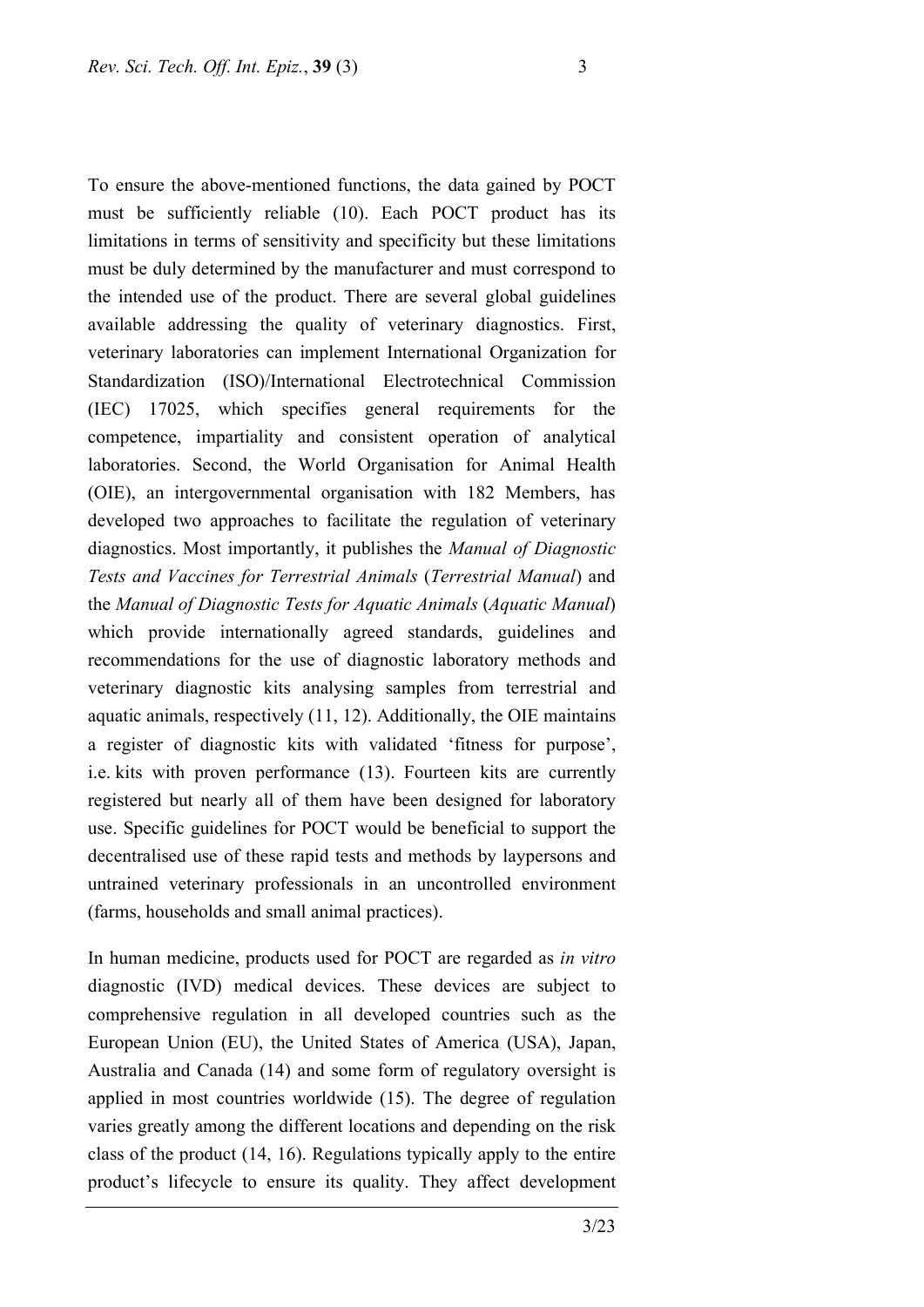(e.g. design, transfer to production), pre-market (e.g. labelling, advertisement) and post-market (e.g. vigilance, post-market surveillance, disposal) activities. Given that the variety and complexity of regulatory processes may limit the availability of products on the market, several organisations such as the World Health Organization (WHO) and the International Medical Device Regulators Forum (IMDRF) strive for their international harmonisation (13, 17).

Despite equivalent roles of human and veterinary POCT products, the regulatory status of the latter is far less clear and rarely discussed. The relevant sources are scarce and, if available, they focus on the international harmonisation and licensing procedures of laboratory diagnostic methods rather than on POCT (10). Yet these products are widely available to end-users such as farmers, veterinarians and animal owners, and are therefore increasingly important in current veterinary practice.

This article aims to provide an insight into the regulation of these POCT products in the EU, the USA and Japan. These three locations are among the founding members of relevant international regulatory groups such as the Veterinary International Conference on Harmonization (VICH) (18) and the IMDRF (19). As such, they significantly influence global regulation and present a role model for other states. The USA, the EU and Japan are also the biggest producers of medical devices, together accounting for more than 85% of the world's market (20). The quality of their products directly influences users all over the world. The presented comparison should not only provide useful information for veterinarians, animal owners, manufacturers and policymakers but also initiate discussion about the regulation of these products.

### **European Union**

Currently, there is no harmonised EU legislation on veterinary POCT products (21). However, in common with all products marketed in the EU and not regulated by dedicated legal acts, veterinary POCT products must comply with Directive 85/374/EEC on product liability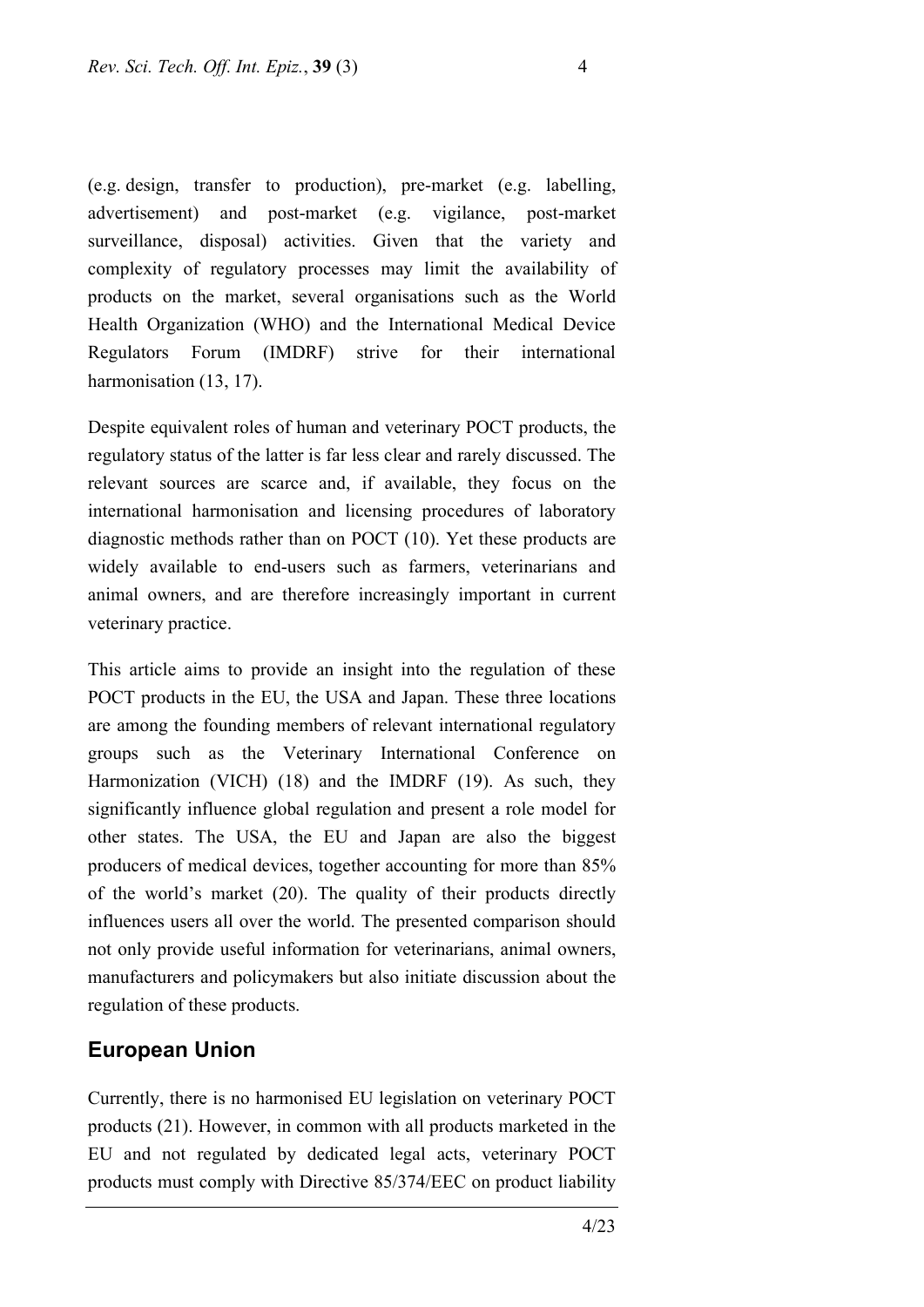and Directive 2001/95/EC on general product safety. In addition, POCT products using electrical energy (e.g. blood chemistry analysers) are further subject to Directive 2014/30/EU on electromagnetic compatibility and Directive 2014/35/EU for low voltage instruments. Given that none of these directives has been designed to evaluate the specific properties of veterinary POCT products, some EU member states have adopted national laws to ensure their safety and performance while others (e.g. Belgium and Italy) have no specialised rules that cover these products. This lack of a harmonised approach leads to different scopes of regulation and unequal legal requirements among EU member states and creates barriers within the single market. More details of national approaches are outlined below.

Veterinary POCT kits (sets of reagents) are subject to national regulation in several EU countries. The subject of these regulations may be further specified as intended to test tissues and body liquids of food-producing animals (Bulgaria) (22), manufactured from or with the aid of microorganisms or parasites (the Netherlands) (23), used for serological diagnosis of animal diseases (Romania) (24) or designed to detect infectious diseases, biological impurities and residues of prohibited substances in animal tissues and animal products (Poland) (25). Each country then applies its national legislation to grant marketing approval. The marketing applications include administrative data, product description, summary of analytical performance and instructions for use in the local language. In addition, product samples need sometimes to be provided for local testing by national reference laboratories.

In other EU countries, veterinary POCT products and their accessories are divided into different legal categories based on their risk potential. In Germany, substances for veterinary diagnostics may be subject to German drug law and classified as 'fictitious' medicinal products (26). These IVD products for animals (e.g. reagents for enzyme assays, electrolyte analysis or clinical haematology) are perceived as low risk and can be marketed freely provided that they have been manufactured under the Good Manufacturing Practice (GMP)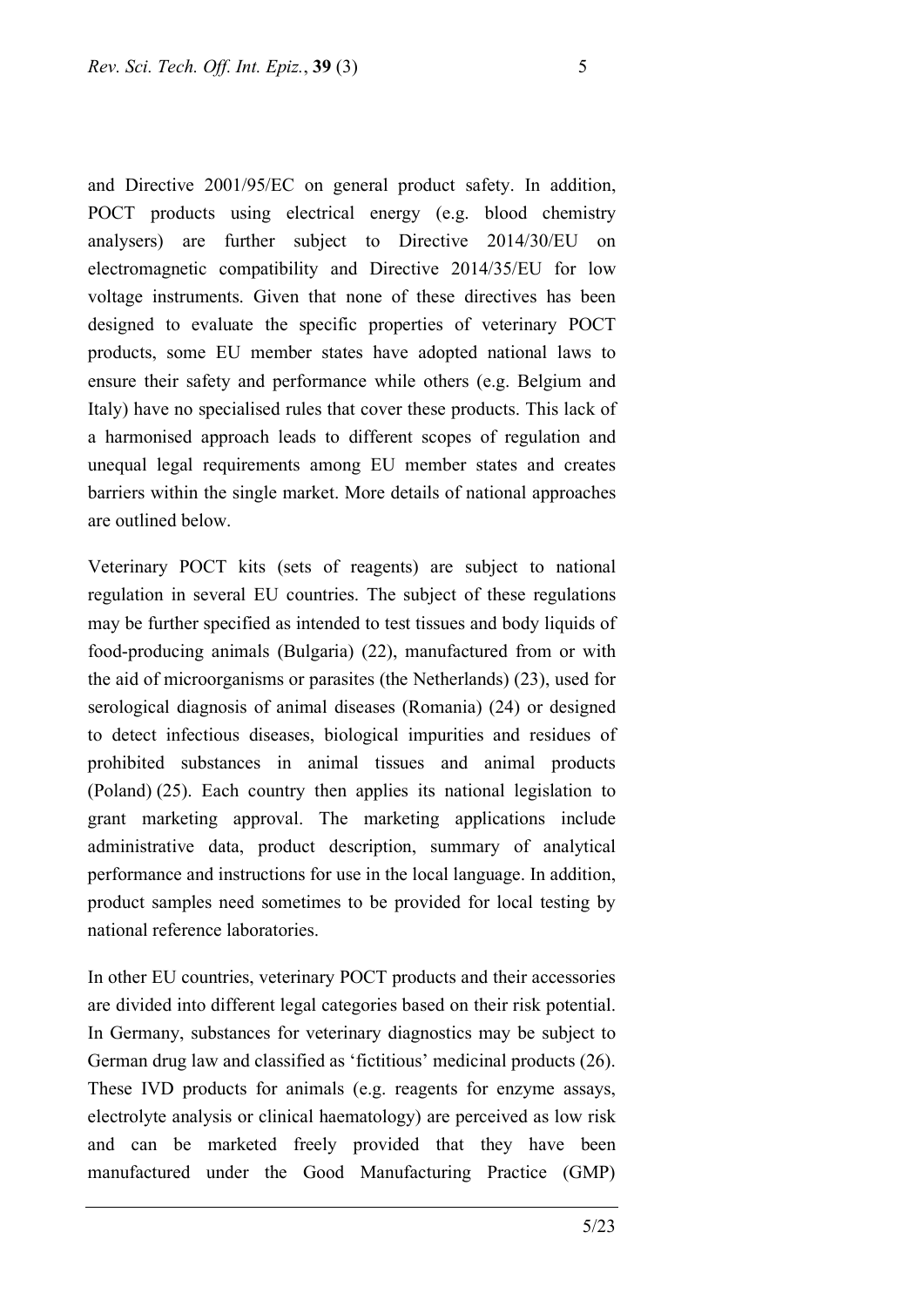standards. Those POCT products that are produced with the use of epizootic pathogens or biochemical or biotechnological procedures are regulated by the German Animal Health Act (27). In cases where these tests are used to diagnose [epizootic](https://dict.leo.org/englisch-deutsch/epizootic) [diseases](https://dict.leo.org/englisch-deutsch/disease), the Friedrich-Loeffler-Institut (FLI) has jurisdiction over these products and issues product licences that are required to market these tests in Germany. All regulated POCT products are subject to post-market surveillance.

Few EU countries regulate both veterinary POCT kits and diagnostic instruments. In Spain, POCT kits and instruments are treated equally (28). In the Czech Republic, diagnostic instruments are subject to notification while POCT kits require official approval (29). Basic data about the applicant, product and manufacturing site must always be provided. In the case of POCT kits, the adherence to GMP principles is also reviewed. Products are then entered into a corresponding national database and can be placed on the Czech market. A similar approach is adopted in Slovakia (30) and partially also in Croatia (31).

These examples illustrate the complexity of the regulatory environment in the EU. Given that the national regulatory requirements may be difficult to find, the European Medicines Agency (EMA) recommends contacting the national competent authority before marketing a product (32).

It is worth noting here that the EU has recently adopted new legislation to regulate POCT products for human use (16). The Regulation (EU) 2017/746 on IVD medical devices should guarantee improved safety, quality and performance of these products by increasing regulatory requirements (33). However, no efforts were made to adopt even a basic level of regulation of veterinary POCT products at the EU level (10).

### **United States of America**

In the USA, veterinary and human medical devices are both defined by the Federal Food, Drug, and Cosmetic Act (FD&C Act), paragraph 321h (34)*.* Veterinary medical devices, including POCT products, fall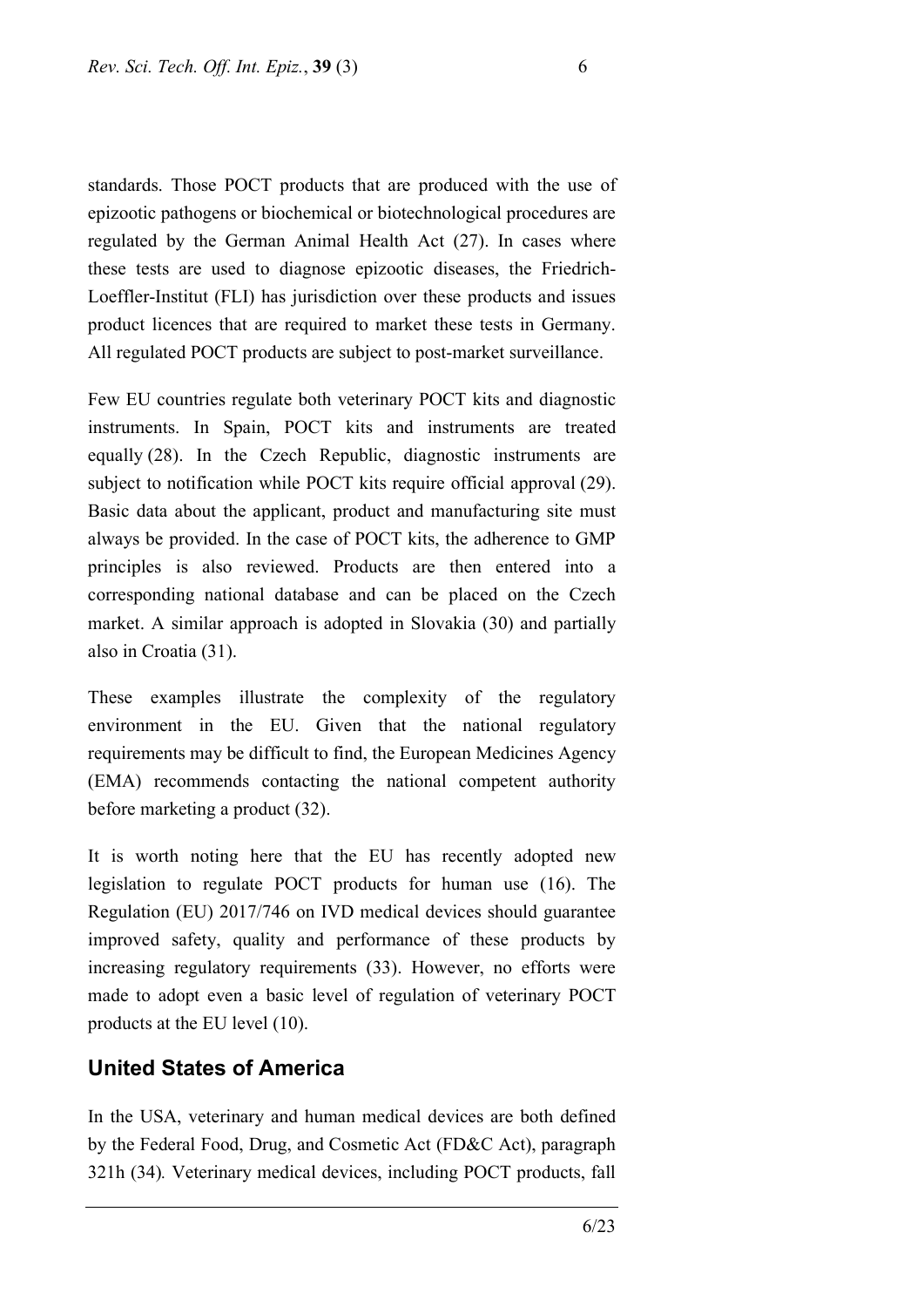under the jurisdiction of the United States Food and Drug Administration (FDA), whose Center for Veterinary Medicine (CVM) maintains regulatory oversight and can take an action if a product is adulterated or misbranded. Although manufacturers and distributors may request a review of their product labelling and promotional literature, veterinary POCT products are not subject to any compulsory pre-market clearance. All issues are addressed late in the post-marketing phase, which is in direct contrast with the comprehensive pre-market control of POCT products for human use (35). While product manufacturers are exempt from compulsory post-marketing reports, veterinarians and animal owners are encouraged to report suspected adverse events and thus contribute to safety monitoring. Adverse events associated with these veterinary POCT products are processed by the CVM under the FD&C Act and published on openFDA.gov (36).

Veterinary POCT kits for the detection of animal diseases or immunological status are further regarded as veterinary biological products. The authority for their regulation is provided by the Virus-Serum-Toxin Act (VSTA) and detailed in Title 9, Code of Federal Regulation (CFR), Parts 101–124 (37, 38). Jurisdiction over these products is held by the Center for Veterinary Biologics (CVB) of the United States Department of Agriculture (USDA) Animal and Plant Health Inspection Service (APHIS).

The safety, purity, potency and efficacy of veterinary biological products are ensured by a system of licences (38). Generally, only licensed products may reach the USA market. The product licensing has two levels depending on the intended use of the product (37). All diagnostic kits are subject to primary evaluation of sensitivity, specificity and reproducibility, which includes testing of proficiency panels in multiple laboratories to demonstrate interlaboratory equivalence. Additionally, POCT kits used during official control and/or eradication programmes are further subject to a secondary evaluation, which is more rigorous and involves extensive field tests of characterised animal populations (e.g. infected herds or herds imported from high-risk areas). Furthermore, the sale and distribution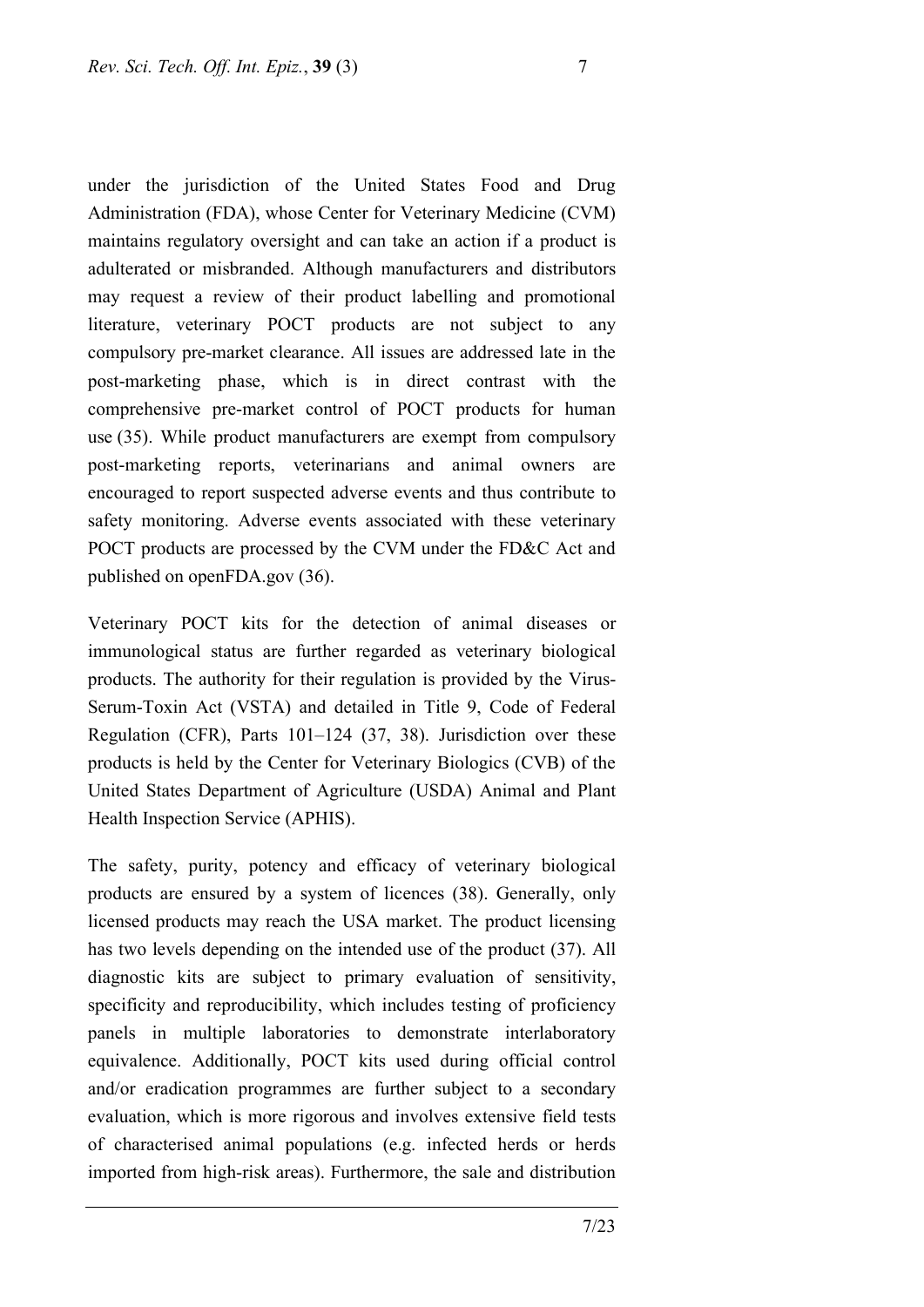of these products may be controlled by CVB and limited to APHISapproved laboratories. In the post-marketing phase, the submission of test results for each batch produced is required (36). Only batches with satisfactory results are approved for marketing.

The CVB also issues establishment licences for USA based manufacturers. The proposed manufacturing and testing facilities must meet the requirements outlined in the VSTA (38). Licences are not issued for foreign establishments. Foreign manufacturers have to appoint a USA based representative that is required to obtain the permit for distribution and sale and bears legal responsibility for imported products. These products must meet the same licensing requirements as those produced domestically.

Since 2018, licence and permit holders are also obliged to maintain a registry of all adverse events, e.g. product failures that hinder the discovery of the correct diagnosis, which are possibly related to their veterinary biological products (37, 38). Adverse events need to be reported to the CVB in an expedited manner or within 90 days depending on their seriousness.

### **Japan**

The basis of the regulation of human and veterinary medical devices in Japan is specified by the Pharmaceutical and Medical Devices Act (PMD Act) (39). The Ministry of Agriculture, Forestry and Fisheries (MAFF) holds jurisdiction over affairs concerning veterinary medical devices, including POCT, and releases legally binding Ministerial Ordinances which further specify details of their regulation. The regulation has a broad scope and includes all kinds of veterinary POCT products regardless of their design and target analyte. Analogically, the Ministry of Health, Labour and Welfare is in charge of human POCT.

Three different steps are required to market POCT products (and medical devices in general) in Japan (39). Each company has to *1)* register its manufacturing plant by the local prefecture (Japanese manufacturers) or by the corresponding ministry (foreign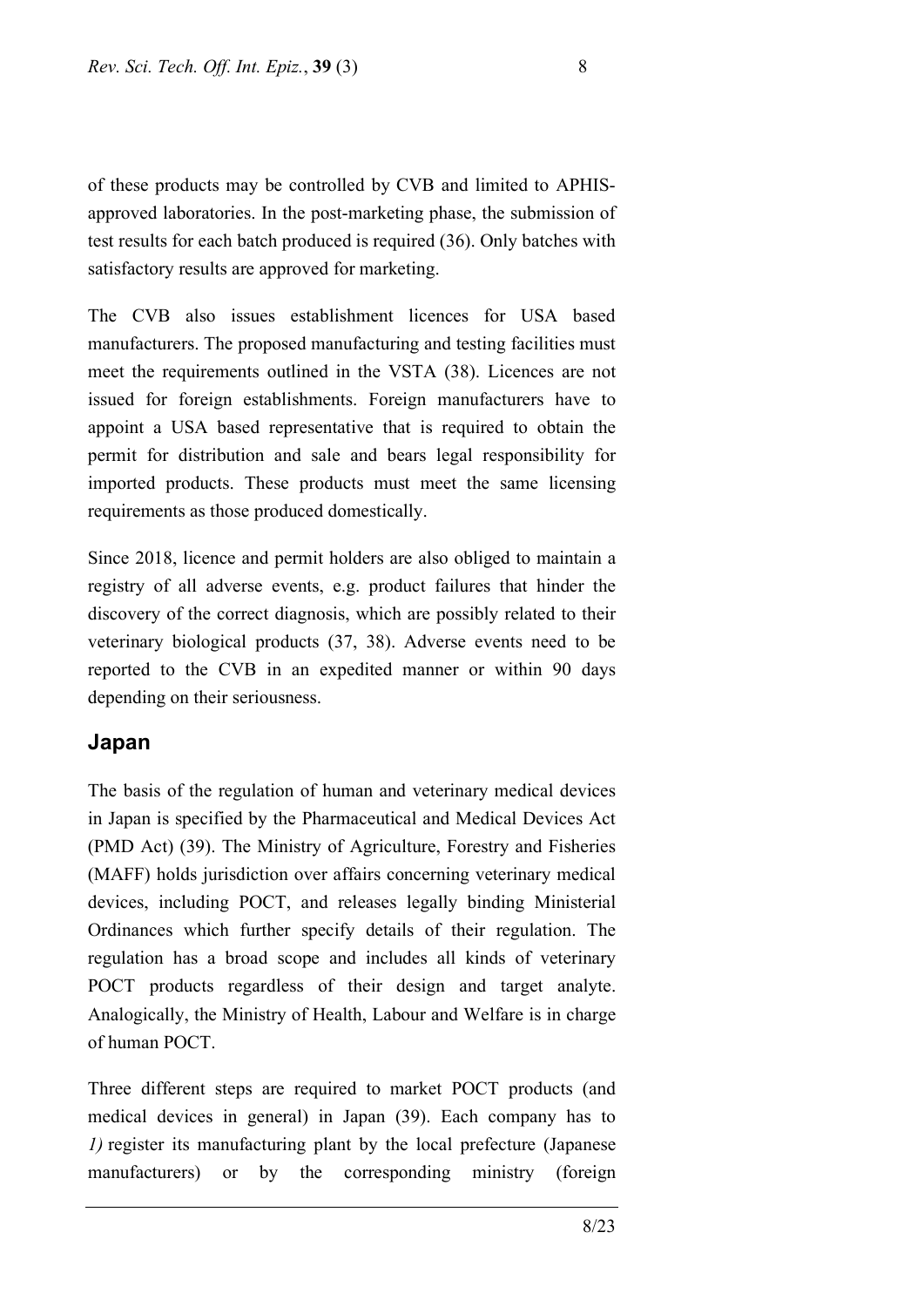manufacturers), *2)* appoint a marketing authorisation holder (MAH), who obtains the manufacturing/marketing licence to demonstrate the sufficiency of their quality systems, and *3)* obtain a product approval for each marketed device.

The procedures for the registration of manufacturing site and MAH appointment are identical for both veterinary and human POCT products. For product approval itself, separate systems apply. Human POCT is divided into three classes based on the 'diagnostic' risk (40). Generally, the devices belonging to the lowest risk class I can be marketed based on self-certification, class II devices require certification by one of the designated third parties and class III devices need to obtain ministerial approval. During this most demanding form of approval, the design, specification, active ingredients, assay procedure, instructions for use, performance, method of manufacturing, proposed storage, shelf life and other related characteristics of the product are evaluated by the Pharmaceuticals and Medical Devices Agency (PMDA). If all requirements are met, the ministry grants product approval. The entire process may take up to 12 months, excluding the time needed for correction of documentation by the applicant.

Contrary to this, there is no third-party certification for veterinary POCT and these products are therefore divided into two classes only. Products that meet the calibration standards set by ministerial notice no. 794 of 2017 can be marketed after notification of the competent authority, which is the National Veterinary Assay Laboratory (NVAL). The process is comparable to the self-certification of human class I products. However, the list of calibration standards is still rather limited and fewer than 50 products have been cleared via this pathway so far. The majority of veterinary POCT products, including all biological products (e.g. those used to diagnose infectious diseases), therefore require ministerial approval. This procedure is equivalent to the clearance process of human class III devices and represents the most demanding form of product approval.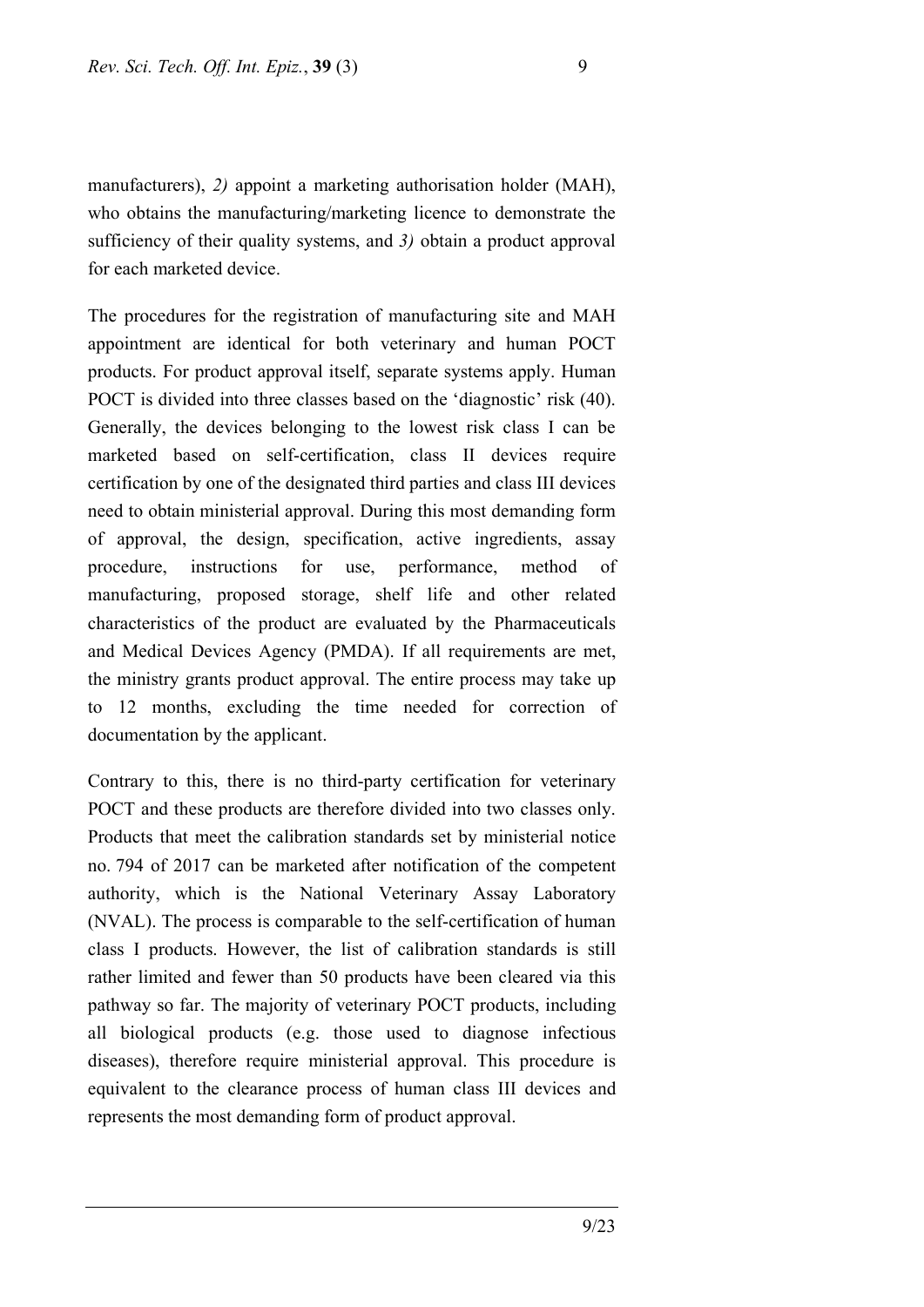In the post-marketing phase, on-site inspections to verify compliance with GMP are scheduled every five years (41). The updating process usually takes at least three months. The device approval itself does not expire.

## **Discussion**

Timely and accurate detection of animal diseases is crucial for animal health management, sustainable food production and prevention of zoonoses (4, 9, 42). The development of affordable and easy to use POCT products is one of the important tasks of current veterinary medicine. Their use in an uncontrolled environment by untrained personnel places high demands on POCT characteristics, requiring clear instructions, simple operation and maintenance, unambiguous interpretation, robust performance, and wide transport and storage conditions.

In the case of human POCT products, the above-mentioned characteristics are tightly regulated by competent national authorities. Indeed, approximately 30% of all countries worldwide have some form of regulation concerning IVD medical devices for human use (15). Among them, the EU, the USA and Japan represent locations with high regulatory standards that try to harmonise their legal requirements for healthcare products, including human medical devices (19) and human and veterinary medicinal products (18, 43). Nevertheless, their approaches to the regulation of veterinary POCT products are strikingly different (Table I).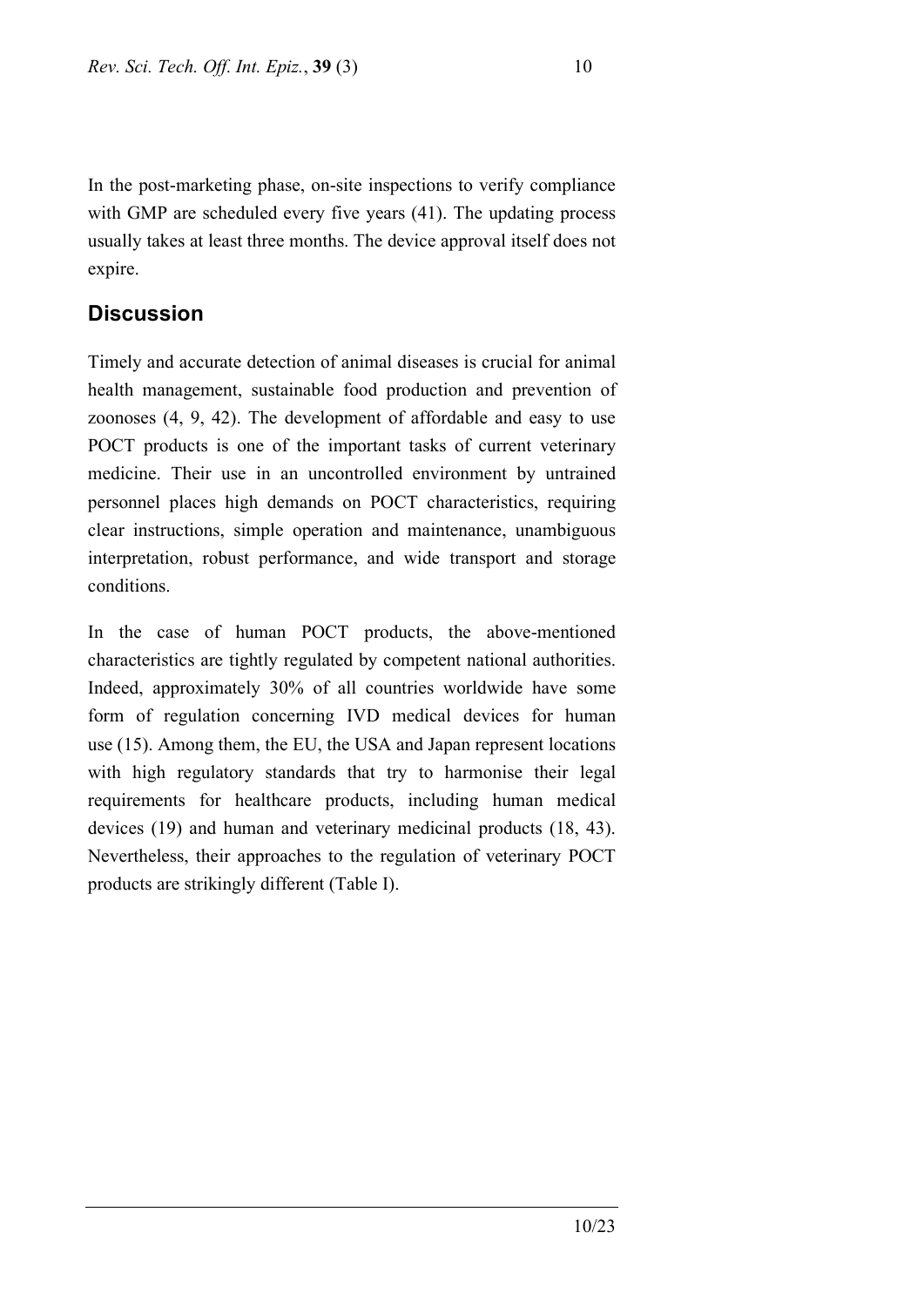## **Table I**

**Comparison of the regulatory system of veterinary point-of-care testing in the European Union, the United States of America and Japan**

|                                            |                                                                                                                                                                                                    | <b>Requirements</b>  |                                                                             |                                                                                                                                                                                                                                                    | <b>Manufacturing</b><br>Competent   |                                                |                                                                                                                           |
|--------------------------------------------|----------------------------------------------------------------------------------------------------------------------------------------------------------------------------------------------------|----------------------|-----------------------------------------------------------------------------|----------------------------------------------------------------------------------------------------------------------------------------------------------------------------------------------------------------------------------------------------|-------------------------------------|------------------------------------------------|---------------------------------------------------------------------------------------------------------------------------|
|                                            | <b>Regulated products</b>                                                                                                                                                                          | pre-market           | post-market                                                                 |                                                                                                                                                                                                                                                    | approval                            | authority                                      | <b>Note</b>                                                                                                               |
| <b>EU</b>                                  | EU level: POCT using electrical energy<br>(e.g. biochemistry analysers)                                                                                                                            | CE mark              |                                                                             |                                                                                                                                                                                                                                                    |                                     | Decentralised<br>(local/national<br>authority) | Compliance with electromagnetic<br>compatibility and low voltage directives is<br>required                                |
|                                            | National level: from 'none' to 'all POCT'<br>(depends on the EU country)                                                                                                                           | see Note             | see Note                                                                    |                                                                                                                                                                                                                                                    | see Note                            | National authority                             | If the EU country regulates veterinary<br>POCT, specific requirements are set at<br>national level                        |
| <b>USA</b>                                 | All POCT                                                                                                                                                                                           |                      |                                                                             |                                                                                                                                                                                                                                                    |                                     | CVM (FDA)                                      | CVM can take action if a product is<br>misbranded, adulterated or unsafe                                                  |
|                                            | Veterinary biological products<br>(e.g. diagnostic kits)                                                                                                                                           | Product licence      | Reporting of adverse<br>events; reporting of test<br>results for each batch |                                                                                                                                                                                                                                                    | Establishment<br>licence            | <b>CVB</b><br>(USDA-APHIS)                     | Products are classified based on their<br>intended use                                                                    |
| Japan                                      | Low-risk POCT (with established<br>calibration standards)                                                                                                                                          | Notification         | Good Vigilance Practice (all<br>products)                                   |                                                                                                                                                                                                                                                    | Manufacturing<br>plant registration | NVAL (MAFF)                                    | Requirements are similar to human POCT<br>from risk classes I and III, respectively<br>(e.g. compulsory adherence to GMP) |
|                                            | High-risk POCT (all other products)                                                                                                                                                                | Ministry<br>approval |                                                                             | Good Post-marketing Study<br>Practice (selected products)                                                                                                                                                                                          | + manufacturing<br>licence          |                                                |                                                                                                                           |
| CE:<br>CVB:<br>CVM:<br>EU:<br>FDA:<br>GMP: | European Conformity<br>Center for Veterinary Biologics (USA)<br>Center for Veterinary Medicine (USA)<br>European Union<br>Food and Drug Administration (USA)<br><b>Good Manufacturing Practice</b> |                      | MAFF:<br>NVAL:<br>POCT:<br>USDA-APHIS:<br>USA:                              | Ministry of Agriculture, Forestry and Fisheries (Japan)<br>National Veterinary Assay Laboratory (Japan)<br>Point-of-care testing<br>United States Department of Agriculture Animal and Plant Health Inspection Service<br>United States of America |                                     |                                                |                                                                                                                           |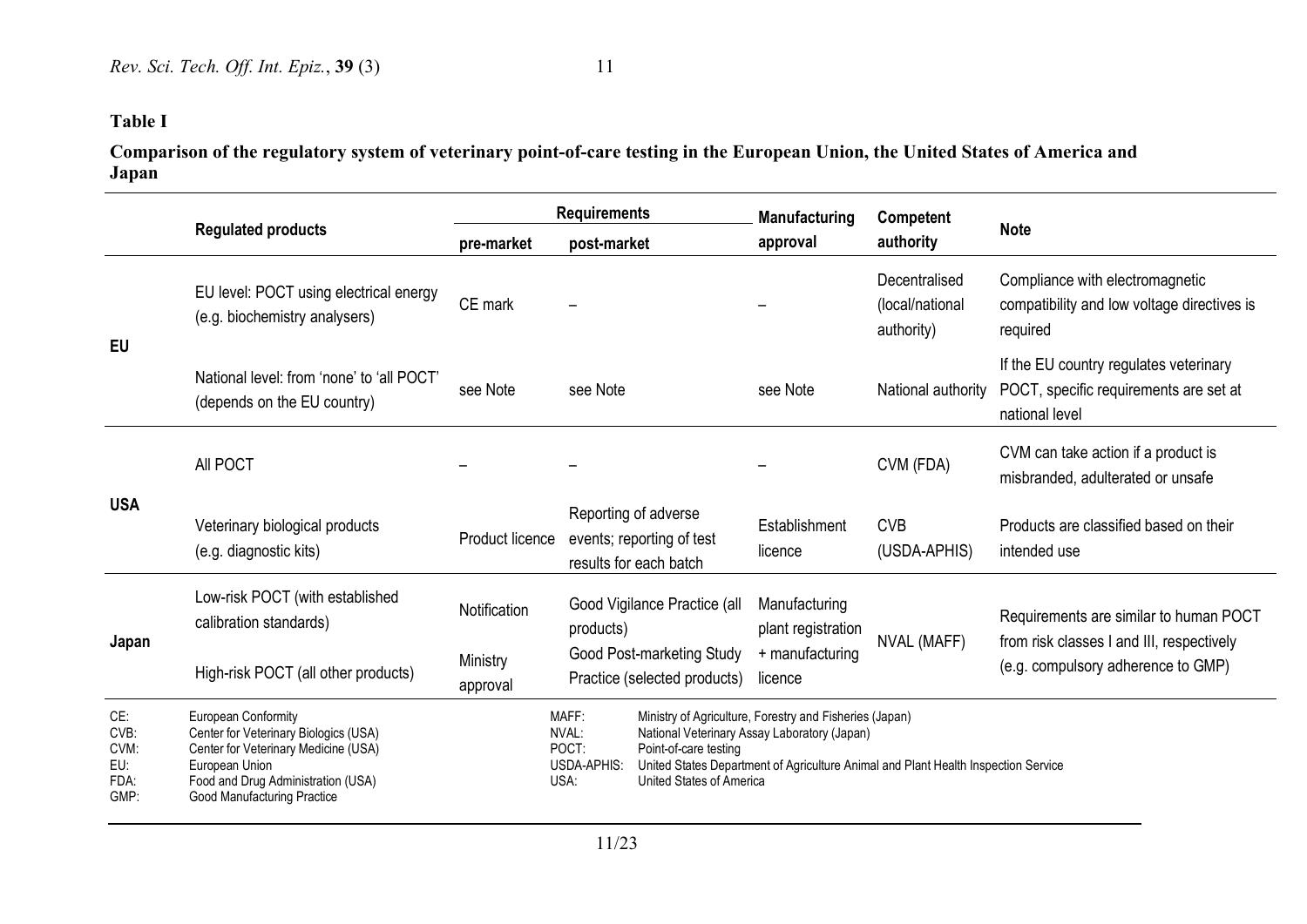The EU does not regulate veterinary POCT products at the union level. The lack of harmonisation requires member states to rely fully on their national legislation, which compromises the marketing of existing veterinary products and hinders coordinated development of new products at EU scale (42). The introduction of unified EU regulation was discussed many years ago (32). However, the expected level of such regulation remains unclear because the legal control of the most closely related products (i.e. human IVD devices and veterinary medicinal products) is in a transition phase. Whereas human IVD devices are facing stricter regulations to improve their general safety and performance (44), the administrative burden for veterinary medicinal products has been reduced to strengthen innovation and increase product availability (45).

In the USA, veterinary POCT products are divided into two legal categories based on their target analyte. Those classified as veterinary biologics are considered higher risk and require pre-market approval (37). The remaining POCT products are regarded as veterinary medical devices and are subject to post-marketing surveillance only (34). In both cases, the requirements for placing the product on the US market are clearly defined by law and may be enforced by one of the competent authorities.

Finally, Japan is the only location that regulates human and veterinary POCT products in a similar manner (39). Information about the practical impact of such regulation on the quality and availability of veterinary POCT products is anecdotal. Nevertheless, the abundantly available data on the regulation of human medical devices show that Japanese approval processes are among the most demanding globally (46). This leads to many years of delay for the registration of new products and consequently to limited access to cutting edge technologies and to reduced product availability when compared with the EU and the USA. Foreign manufacturers may even be forced to maintain obsolete product lines to serve the Japanese market.

In contrast to human POCT products, veterinary POCT is divided into only two risk classes in Japan. The vast majority of these products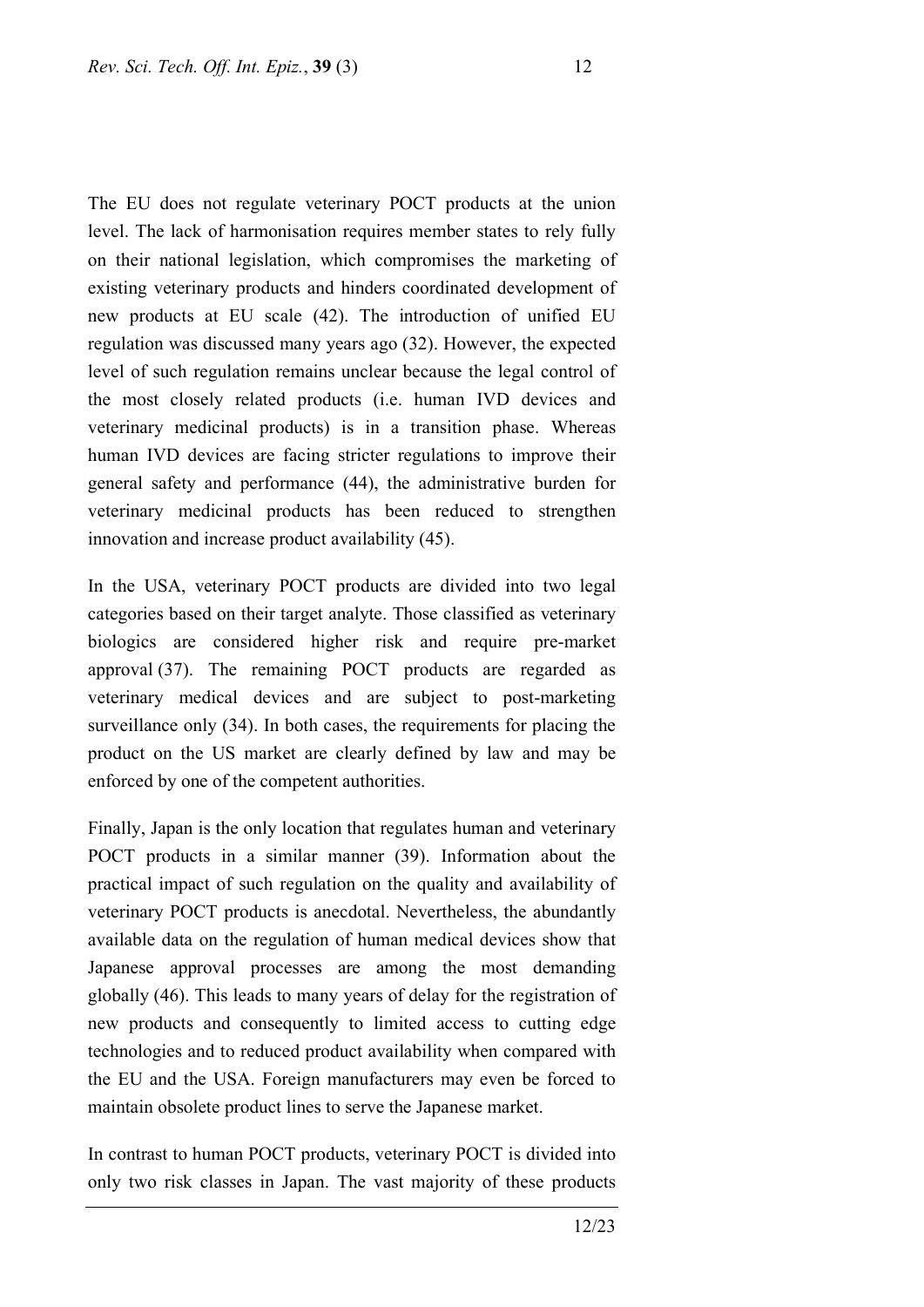need to be cleared by ministerial approval, corresponding to the most stringent approval procedure of class III human devices. This means that numerous veterinary POCT products are subject to substantially more rigorous regulation than their human analogues. This issue is illustrated by the activities of the Japan Analytical Instruments Manufacturers' Association (JAIMA), which strives to achieve the deregulation of veterinary IVD in order to establish a proper market offer (47), and by official efforts to import veterinary IVD from the EU to fill their shortage in Japan (48).

The right approach towards the regulation of veterinary POCT products is difficult to determine. Although it seems attractive to adopt the existing regulations for human POCT, it should be noted that the global market for veterinary POCT products is considerably smaller (US\$1.4 billion *versus* 29.5 billion) and further fragmented by animal species (49, 50). Therefore, all regulatory efforts should still support the development of new products. A simple risk-based approach to veterinary POCT products requiring pre-market approval of higher-risk products and post-marketing surveillance only for lower-risk products may be sufficient to regulate the safety and effectivity of veterinary POCT products without compromising their availability. Of the three locations studied, such regulation was found only in the USA.

### **Conclusion**

Veterinary POCT products play an increasingly vital role in everyday veterinary practice. Although their quality is crucial for obtaining the correct diagnosis, their legal status is rarely discussed. From the regulatory perspective, veterinary POCT products are mostly regarded as veterinary medical devices for IVD. Compared with human IVD devices, their regulation is less consistent and lacks any form of international harmonisation. The national approaches of the EU, the USA and Japan differ in the scope of the regulated products as well as in the degree of regulatory surveillance. The complexity of the regulatory environment is especially apparent when comparing the EU, which needs to be viewed as 27 individual states rather than a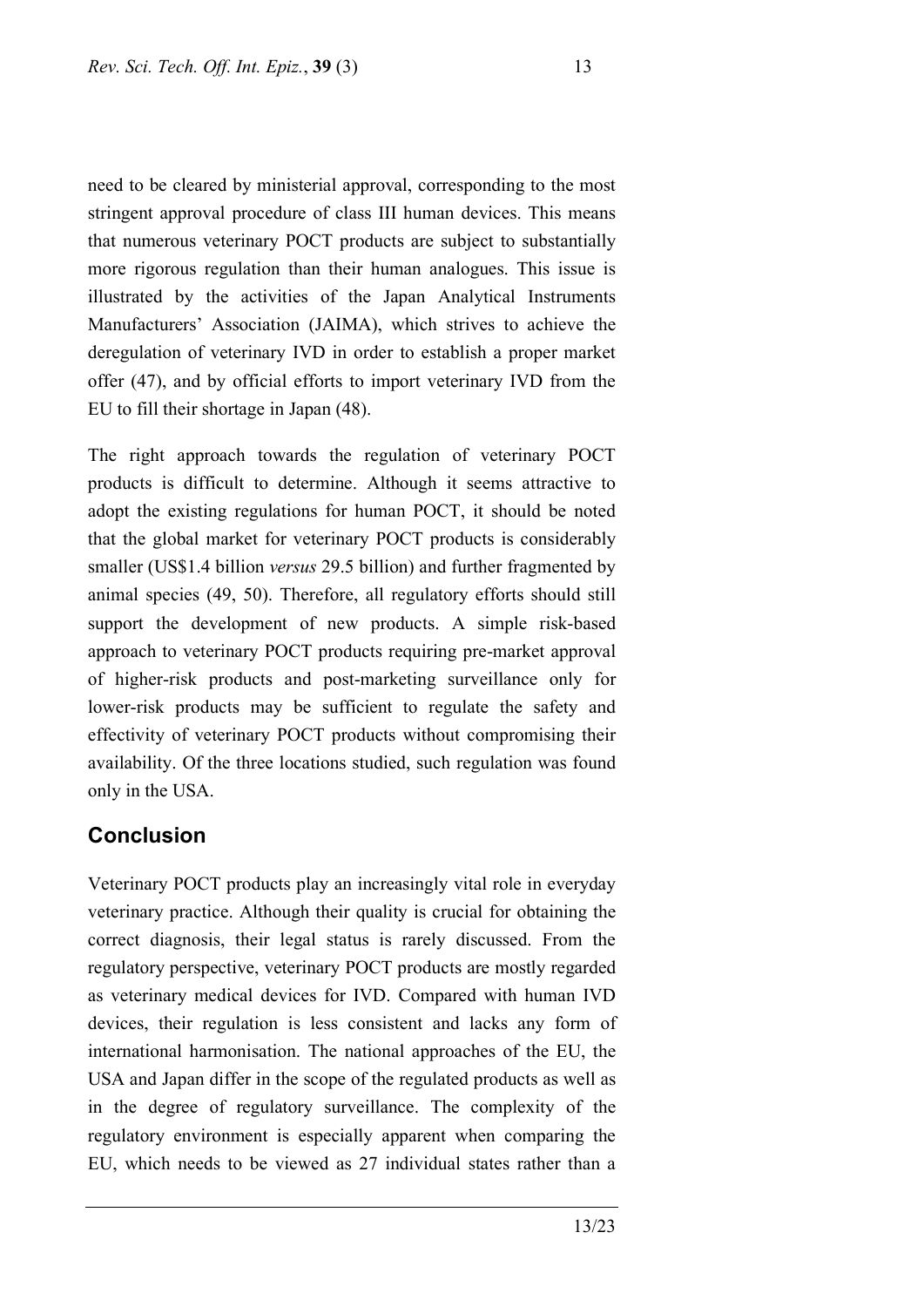single market, and Japan, whose legal requirements on veterinary POCT products equal or even exceed the requirements placed on analogous human POCT products. On the other hand, the structured risk-based approach of the USA could serve as an example for the above-mentioned locations and also for other countries worldwide.

#### Acknowledgements

The authors would like to express their gratitude to Makoto Funabashi (JAIMA, Tokyo, Japan) for providing initial insight into the Japanese regulatory environment, Dr Zuzana Machovcova (University of Veterinary and Pharmaceutical Sciences, Brno, Czech Republic) for her critical review of the selected parts of the manuscript and finally Dr Veronika Mancikova (Masaryk University, Brno, Czech Republic) for her valuable comments during finalisation of the article.

### **References**

1. Rohr U.-P., Binder C., Dieterle T., Giusti F., Messina C.G.M., Toerien E., Moch H. & Schäfer H.H. (2016). – The value of *in vitro* diagnostic testing in medical practice: a status report. *PLoS ONE*, **11** (3), e0149856. https://doi.org/10.1371/journal.pone.0149856.

2. Bell R., Harr K., Rishniw M. & Pion P. (2014). – Survey of point-of-care instrumentation, analysis, and quality assurance in veterinary practice. *Vet. Clin. Pathol.*, **43** (2), 185–192. https://doi.org/10.1111/vcp.12142.

3. Cummins B.M., Ligler F.S. & Walker G.M. (2016). – Pointof-care diagnostics for niche applications. *Biotechnol. Adv.*, **34** (3), 161–176. https://doi.org/10.1016/j.biotechadv.2016.01.005.

4. Manessis G., Gelasakis A.I. & Bossis I. (2019). – The challenge of introducing point of care diagnostics in farm animal health management. *Biomed. J. Sci. Tech. Res.*, **14** (5), MS.ID.002601, 10856–10859. <https://doi.org/10.26717/bjstr.2019.14.002601>.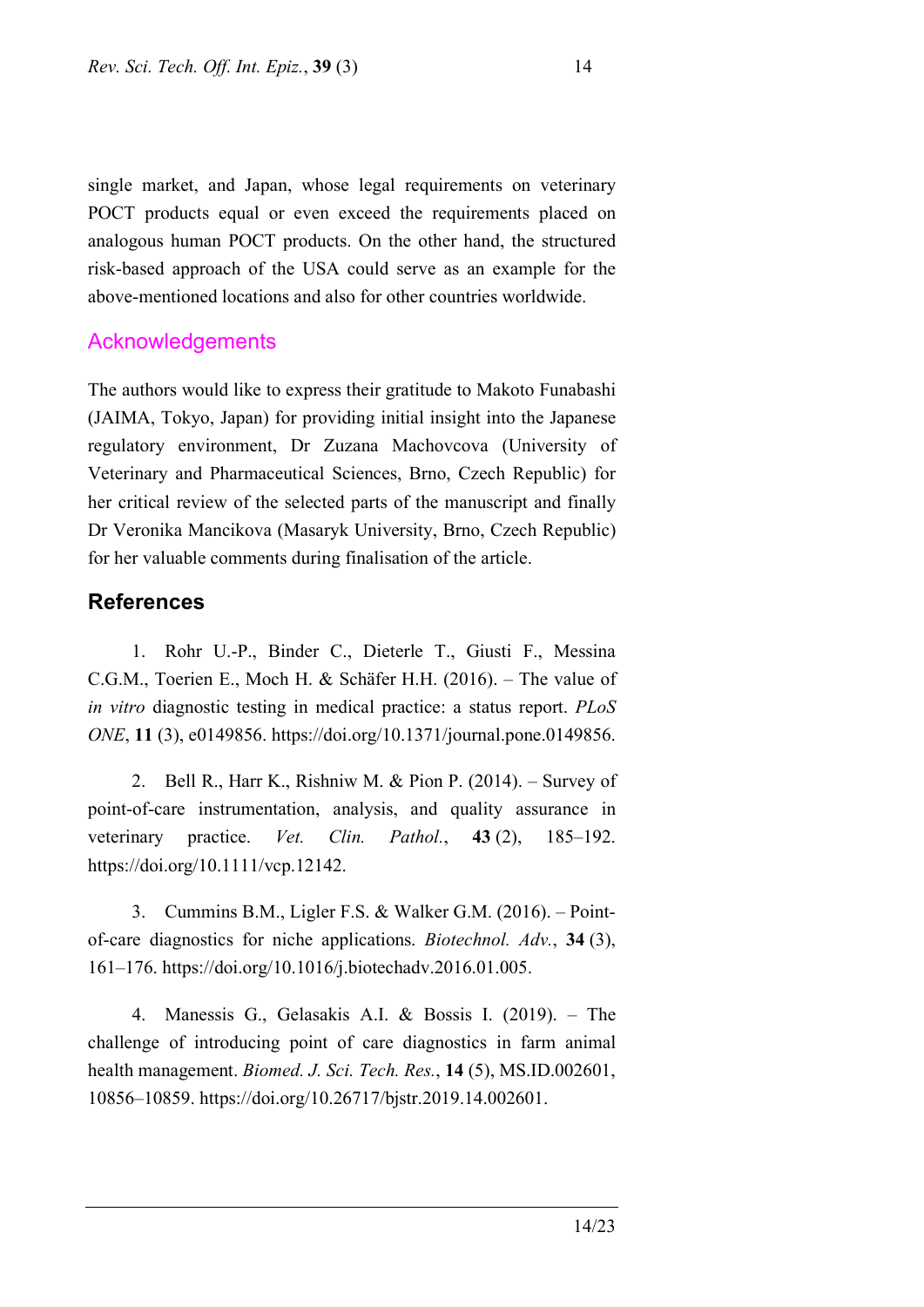5. Belay E.D., Kile J.C., Hall A.J., Barton-Behravesh C., Parsons M.B., Salyer S.J. & Walke H. (2017). – Zoonotic disease programs for enhancing global health security. *Emerg. Infect. Dis.*, **23** (13), S65–S70. https://doi.org/10.3201/eid2313.170544.

6. El Zowalaty M.E. & Järhult J.D. (2020). – From SARS to COVID-19: a previously unknown SARS-related coronavirus (SARS-CoV-2) of pandemic potential infecting humans: call for a One Health approach. *One Health*, **9**, 100124. https://doi.org/10.1016/j.onehlt.2020.100124.

7. Brüning-Richardson A., Barrett T., Garratt J.C. & Anderson J. (2011). – The detection of rinderpest virus RNA extracted from a rapid chromatographic strip-test by RT-PCR. *J. Virol. Methods*, **173** (2), 394–398. https://doi.org/10.1016/j.jviromet.2011.02.020.

8. Shiferaw M.L., Doty J.B. […] & Reynolds M.G. (2017). – Frameworks for preventing, detecting, and controlling zoonotic diseases. *Emerg. Infect. Dis.*, **23** (13), S71–S76. https://doi.org/10.3201/eid2313.170601.

9. Howson E.L.A., Soldan A., Webster K., Beer M., Zientara S., Belák S., Sánchez-Vizcaíno J.M., Van Borm S., King D.P. & Fowler V.L. (2017). – Technological advances in veterinary diagnostics: opportunities to deploy rapid decentralised tests to detect pathogens affecting livestock. *In* Biological threat reduction (T. Beckham, ed.). *Rev. Sci. Tech. Off. Int. Epiz.*, **36** (2), 479–498. https://doi.org/10.20506/rst.36.2.2668.

10. Holm A., Hill R., Farsang A. & Jungbäck C. (2019). – Diagnostics in the veterinary field: the role in health surveillance and disease identification. *Biologicals*, **61**, 80–84. <https://doi.org/10.1016/j.biologicals.2019.07.002>.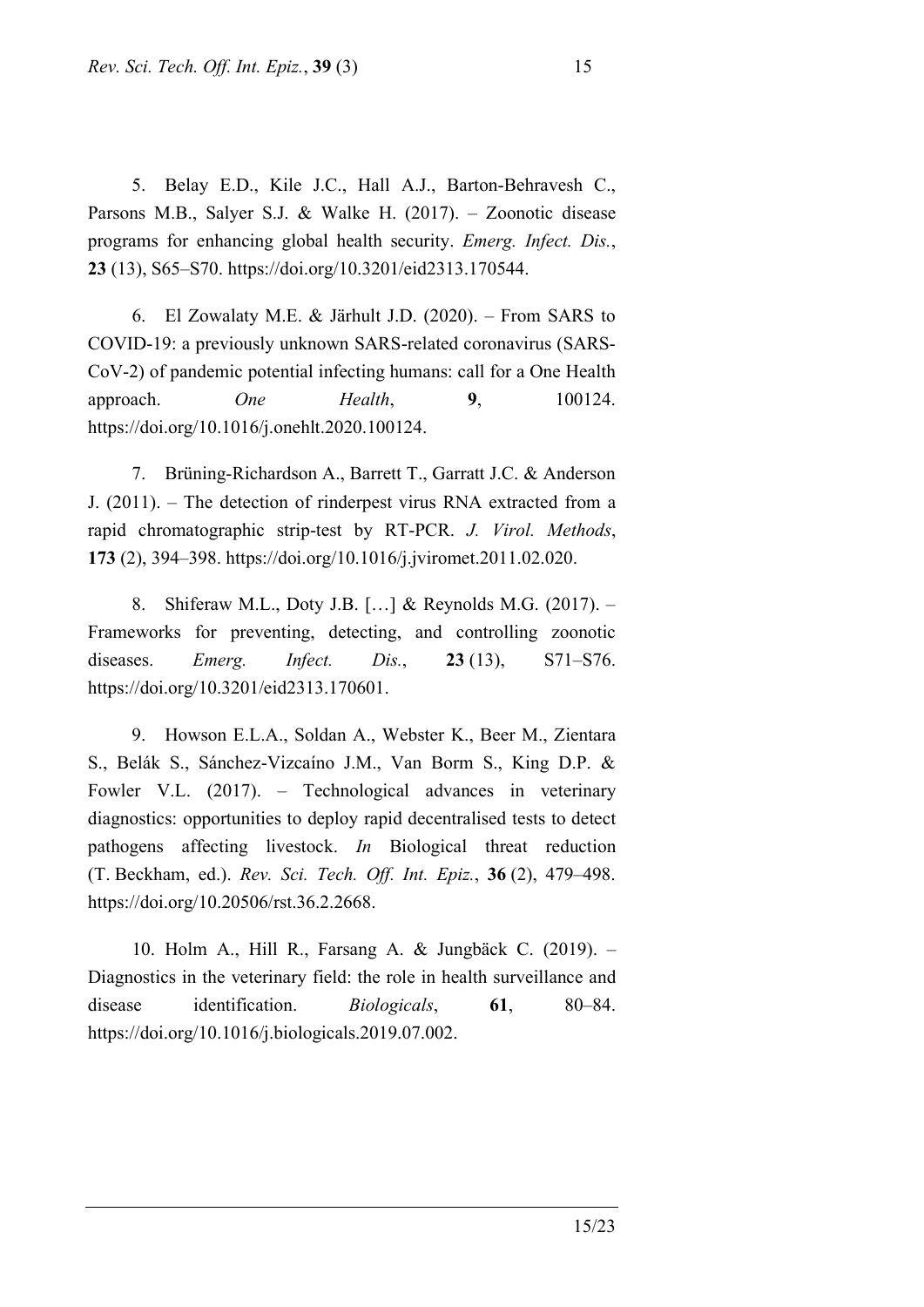11. World Organisation for Animal Health (OIE) (2021). – Manual of Diagnostic Tests and Vaccines for Terrestrial Animals, 8th Ed. OIE, Paris, France. Available at: www.oie.int/en/what-wedo/standards/codes-and-manuals/terrestrial-manual-online-access/ (accessed on 30 July 2021).

12. World Organisation for Animal Health (OIE) (2021). – Manual of Diagnostic Tests for Aquatic Animals, 8th Ed. OIE, Paris, France. Available at: www.oie.int/en/what-we-do/standards/codesand-manuals/aquatic-manual-online-access/ (accessed on 30 July 2021).

13. World Organisation for Animal Health (OIE) (2012). – Standard operating procedure for OIE registration of diagnostic kits: guide and administrative forms. OIE, Paris, France, 25 pp. Available at: www.oie.int/doc/ged/D12069.PDF (accessed on 2 March 2021).

14. Lamph S. (2012). – Regulation of medical devices outside the European Union. *J. R. Soc. Med.*, **105** (Suppl. 1), S12–S21. https://doi.org/10.1258/jrsm.2012.120037.

15. World Health Organization (WHO) (2017). – Global atlas of medical devices. WHO medical devices technical series. WHO, Geneva, Switzerland, 480 pp. Available at: https://apps.who.int/iris/handle/10665/255181 (accessed on 30 July 2021).

16. European Union (EU) (2017). – Regulation (EU) 2017/746 of the European Parliament and of the Council of 5 April 2017 on *in vitro* diagnostic medical devices and repealing Directive 98/79/EC and Commission Decision 2010/227/EU. *Off. J. Eur. Union*, **L 117**, 176–332. Available at: https://eur-lex.europa.eu/legalcontent/EN/TXT/?qid=1585821335265&uri=CELEX:32017R0746 (accessed on 2 March 2021).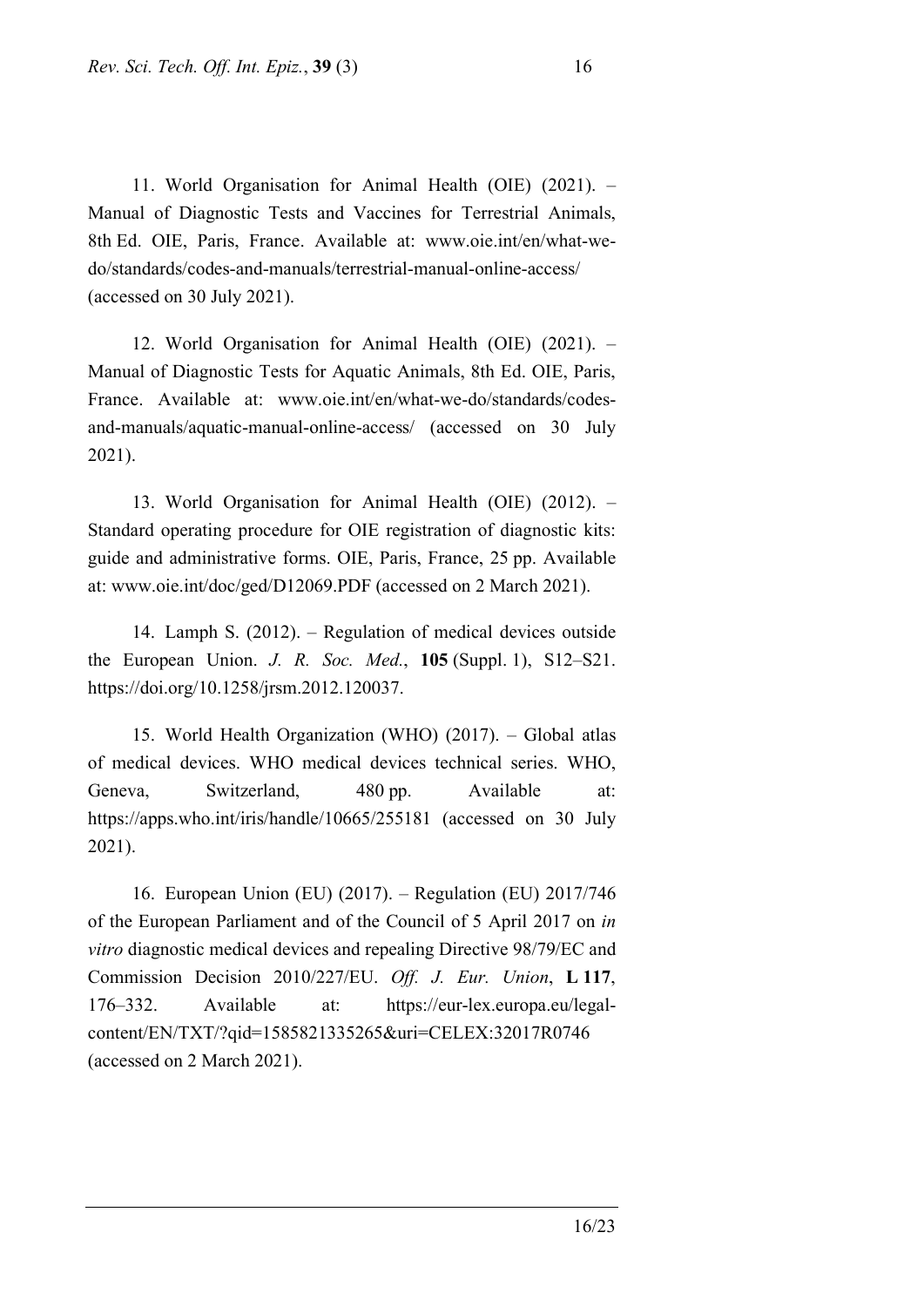17. Guerra-Bretaña R.M. & Flórez-Rendón A.L. (2018). – Impact of regulations on innovation in the field of medical devices. *Res. Biomed. Eng.*, **34** (4), 356–367. https://doi.org/10.1590/2446- 4740.180054.

18. Veterinary International Conference on Harmonization (VICH) (2021). – What is VICH? VICH, Brussels, Belgium. Available at: www.vichsec.org/en/about/what-is-vich.html (accessed on 2 March 2021).

19. Tamura A. & Kutsumi H. (2014). – Multiregional medical device development: regulatory perspective. *Clin. J. Gastroenterol.*, **7** (2), 108–116. https://doi.org/10.1007/s12328-014-0478-2.

20. George B. (2010). – Registration of medical devices. *Perspect. Clin. Res.*, **1** (3), 90–93. Available at: www.ncbi.nlm.nih.gov/pmc/articles/PMC3146078/ (accessed on 25 February 2021).

21. European Medicines Agency (EMA) (2010). – Commission consultation on better regulation for veterinary pharmaceuticals: CVMP analysis of the functioning of current veterinary legislation and proposals for its evolution and comments on the Commission paper. EMA, London, United Kingdom, 23 pp. Available at: www.ema.europa.eu/en/documents/other/cvmp-analysis-functioningcurrent-veterinary-legislation-proposals-its-evolution-commentscommission en.pdf (accessed on 2 March 2021).

22. Ministry of Agriculture, Food and Forestry of Bulgaria (2019). – Additional provisions. *In* Veterinary Practice Act. Amend. SG. 24/22 Mar 2019. Ministry of Agriculture, Food and Forestry, Sofia, Bulgaria, 153–161. Available at: http://bch.cbd.int/database/record.shtml?documentid=105403 (accessed on 2 March 2021).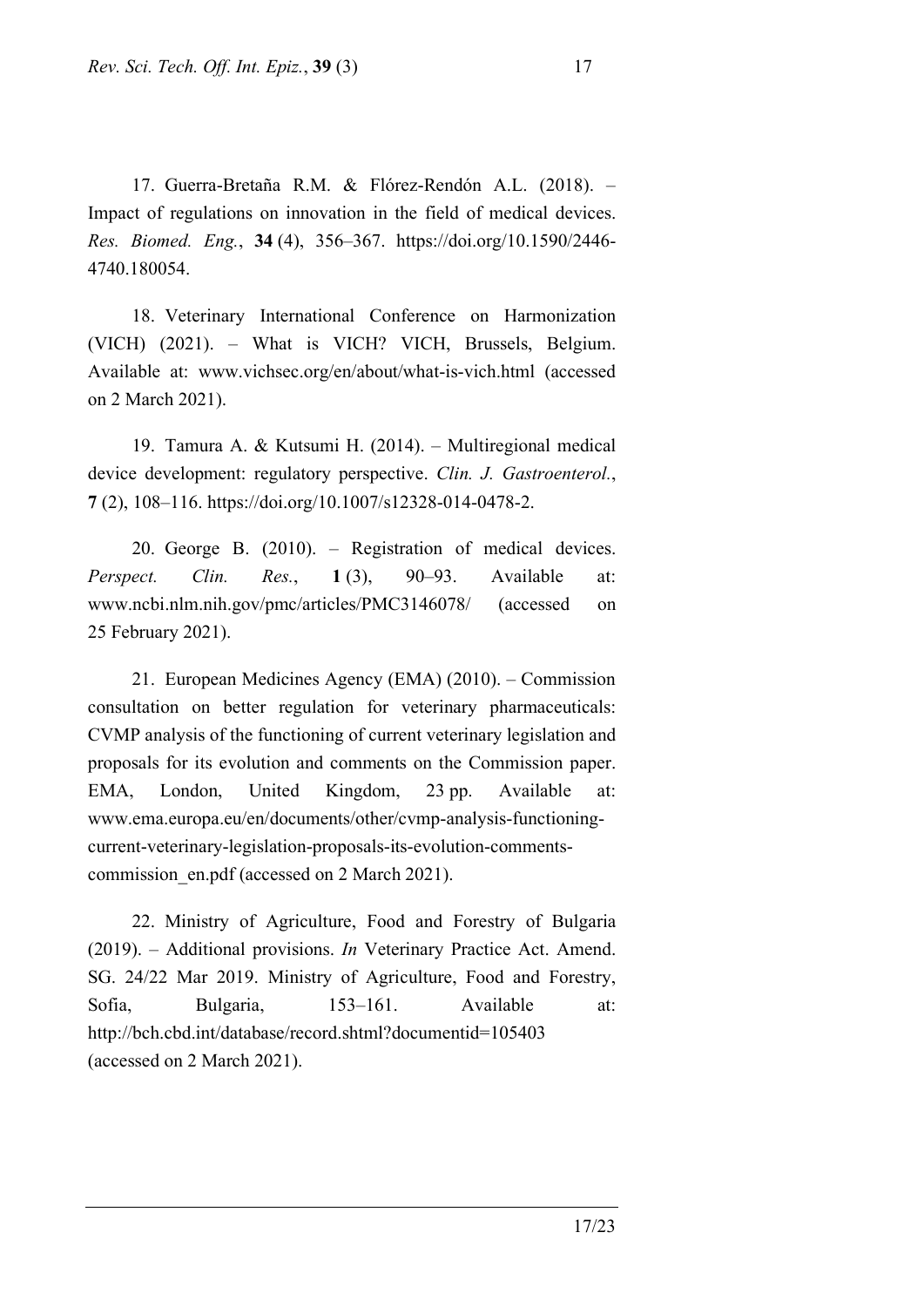23. Ministry of Justice and Security of the Netherlands (2011). – Wet van 19 mei 2011, houdende een integraal kader voor regels over gehouden dieren en daaraan gerelateerde onderwerpe [Law of 19 May 2011, establishing an integrated framework for rules on kept animals and related topics (Animals Act)]. Chapter 1, article 1.1. Ministry of Justice and Security, The Hague, the Netherlands. Available at: https://wetten.overheid.nl/BWBR0030250/2020-01-01 (accessed on 2 March 2021).

24. National Sanitary Veterinary and Food Safety Authority (ANSVSA) (2008). – Norma sanitară veterinară privind procedura de introducere pe piață și de utilizare a reagenților și a seturilor de diagnostic de uz veterinar [Veterinary health rule on the procedure for the placing on the market and use of reagents and diagnostic kits for veterinary use]. Official Gazette, Part I no. 726. ANSVSA, Bucharest, Romania. Available at: https://lege5.ro/Gratuit/geytonrqhe/normasanitara-veterinara-privind-procedura-de-introducere-pe-piata-si-deutilizare-a-reagentilor-si-a-seturilor-de-diagnostic-de-uz-veterinar-din-25092008?pid=38283210#p-3828 3210 (accessed on 2 March 2021).

25. Ministry of Agriculture and Rural Development of Poland (2004). – Ustawa z dnia 11 marca 2004 r. o ochronie zdrowia zwierząt oraz zwalczaniu chorób zakaźnych zwierząt [Act of 11 March 2004 on the protection of animal health and control of infectious animal diseases]. Section 2, article 2, point 40. Ministry of Agriculture and Rural Development, Warsaw, Poland, 140 pp. Available at: http://isap.sejm.gov.pl/isap.nsf/download.xsp/WDU20040690625/U/D 20040625Lj.pdf (accessed on 2 March 2021).

26. Thome-Kromer B. (2015). – Konsequenzen des Wechsels der vorgesehenen Anwendung von Medizinprodukten und In-Vitro-Diagnostika vom Mensch zum Tier in Deutschland/Europa [Consequences of the switch of the intended use of medical devices and *in vitro* diagnostics from humans to animals in Germany/Europe]. Master of Drug Regulatory Affairs, Faculty of Mathematics and Natural Sciences, Rhenish Friedrich Wilhelm University of Bonn, Germany, 52 pp. Available at: www.dgra.de/media/pdf/studium/masterthesis/master\_thomekromer b.pdf (accessed on 1 March 2021).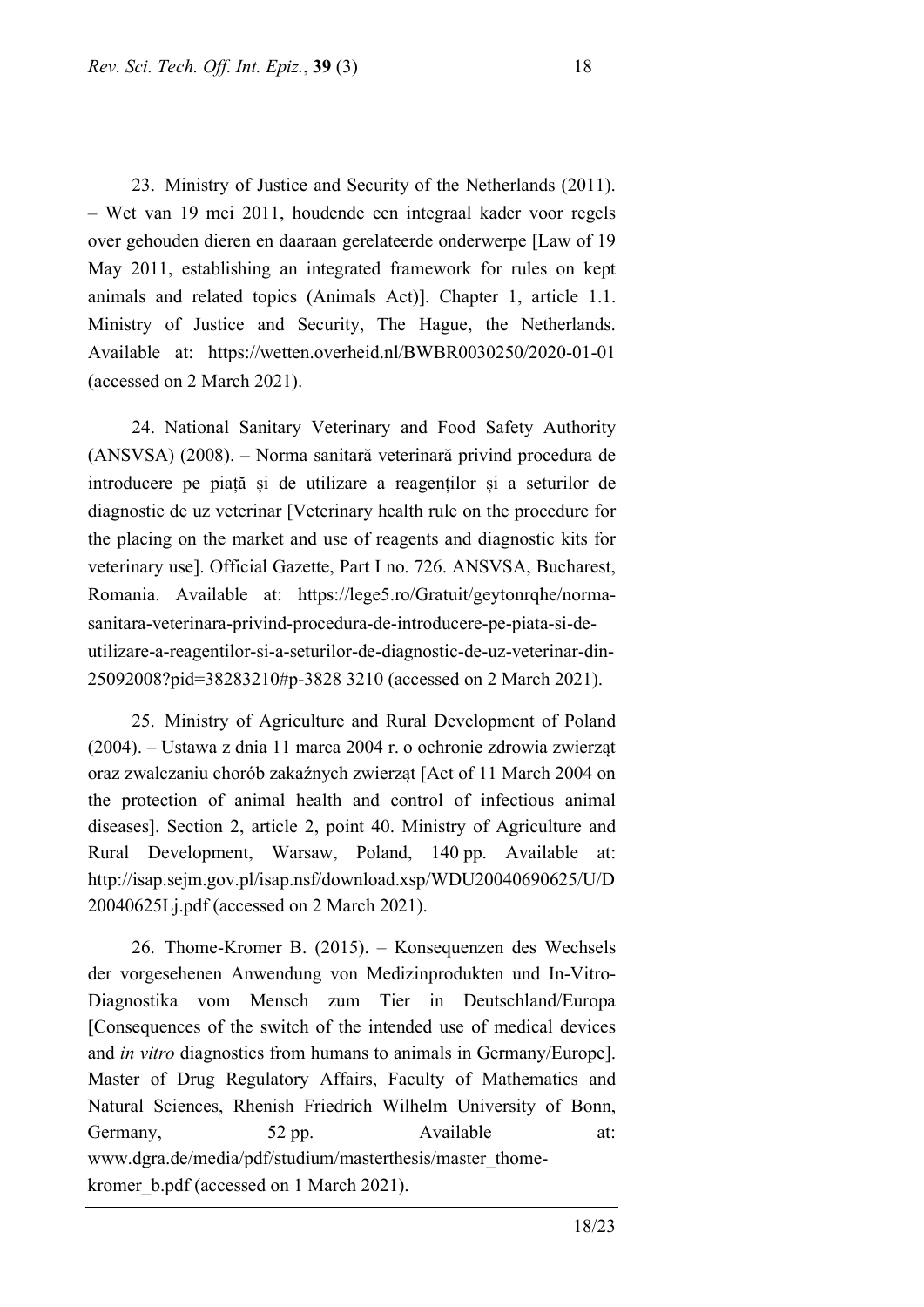27. Federal Ministry of Justice and Consumer Protection of Germany (2018). – Gesetz zur Vorbeugung vor und Bekämpfung von Tierseuchen (Tiergesundheitsgesetz – TierGesG) [Law on the prevention and control of animal diseases (Animal Health Act – TierGesG)]. Federal Ministry of Justice and Consumer Protection, Berlin, Germany. Available at: www.gesetze-iminternet.de/tiergesg/BJNR132400013.html (accessed on 2 March 2021).

28. Ministry of Agriculture, Fisheries and Food of Spain (2020). – Registro de entidades y productos zoosanitarios [Registration of animal health entities and products]. Ministry of Agriculture, Fisheries and Food, Madrid, Spain. Available at: www.mapa.gob.es/en/ganaderia/temas/sanidad-animal-higieneganadera/Higiene-de-la-produccion-primaria-ganadera/registro-deproductos-zoosanitarios/default.aspx (accessed on 1 March 2021).

29. Ministry of Agriculture of the Czech Republic (2003). – Vyhláška č. 290/2003 sb. vyhláška o veterinárních přípravcích a veterinárních technických prostředcích [Regulation no. 290/2003 coll. decree on veterinary products and veterinary medical devices]. Ministry of Agriculture, Prague, Czech Republic, 11 pp. Available at: www.zakonyprolidi.cz/cs/2003-290 (accessed on 1 March 2021).

30. National Council of Slovakia (2018). – Zákon č. 17/2018 z.z. o veterinárnych prípravkoch a veterinárnych technických pomôckach [Act no. 17/2018 coll. on veterinary products and veterinary medical devices]. National Council, Bratislava, Slovakia, 21 pp. Available at: www.epi.sk/zz/2018-17 (accessed on 1 March 2021).

31. Ministry of Agriculture, Fisheries and Rural Development of Croatia (2019). – Zakon o veterinarsko-medicinskim proizvodima [Law on veterinary medicinal products]. Section XI. Ministry of Agriculture, Fisheries and Rural Development, Zagreb, Croatia. Available at: www.zakon.hr/z/598/Zakon-o-veterinarskomedicinskim-proizvodima (accessed on 1 March 2021).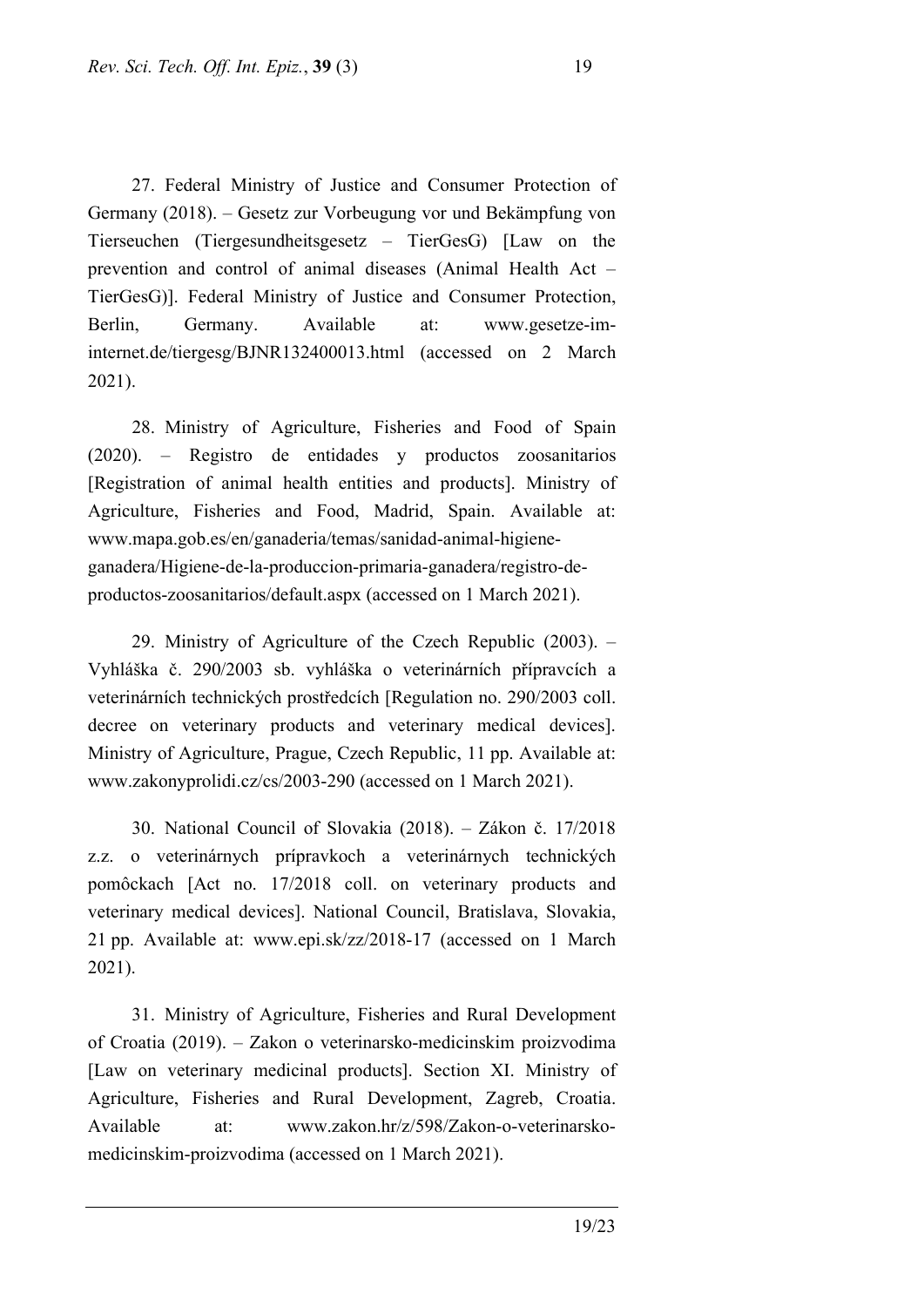32. Co-ordination Group for Mutual Recognition and Decentralised Procedures – Veterinary (CMDv) (2006). – Question and answer no. 24/2006: diagnostic kits. CMDv, London, United Kingdom, 2 pp. Available at: www.hma.eu/uploads/media/24\_Q\_A\_Answer\_to\_diagnostic\_kits\_E MEA-CMDv-225335-2006.pdf (accessed on 2 March 2021).

33. Dagher G., Becker K.-F. […] & Zatloukal K. (2019). – Preanalytical processes in medical diagnostics: new regulatory requirements and standards. *New Biotechnol.*, **52**, 121–125. https://doi.org/10.1016/j.nbt.2019.05.002.

34. Office of the Law Revision Counsel, United States Code (2018). – Chapter 9: Federal Food, Drug, and Cosmetic Act. Title 21: Foods and Drugs. Government Publishing Office, Washington, DC, United States of America. Available at: https://uscode.house.gov/view.xhtml?path=/prelim@title21/chapter9& edition=prelim (accessed on 18 August 2021).

35. Sorenson C. & Drummond M. (2014). – Improving medical device regulation: the United States and Europe in perspective. *Milbank Q.*, **92** (1), 114–150. https://doi.org/10.1111/1468- 0009.12043.

36. United States Food and Drug Administration (FDA) (2021). – Animal and veterinary adverse events overview. FDA, Silver Spring, United States of America. Available at: https://open.fda.gov/apis/animalandveterinary/event/ (accessed on 1 March 2021).

37. Morgan A.P. (1998). – Regulatory control of veterinary diagnostic test kits. *In* Veterinary laboratories for infectious diseases (J.E. Pearson, ed.). *Rev. Sci. Tech. Off. Int. Epiz.*, **17** (2), 562–567. https://doi.org/[10.20506/rst.17.2.1116.](https://doi.org/10.20506/rst.17.2.1116)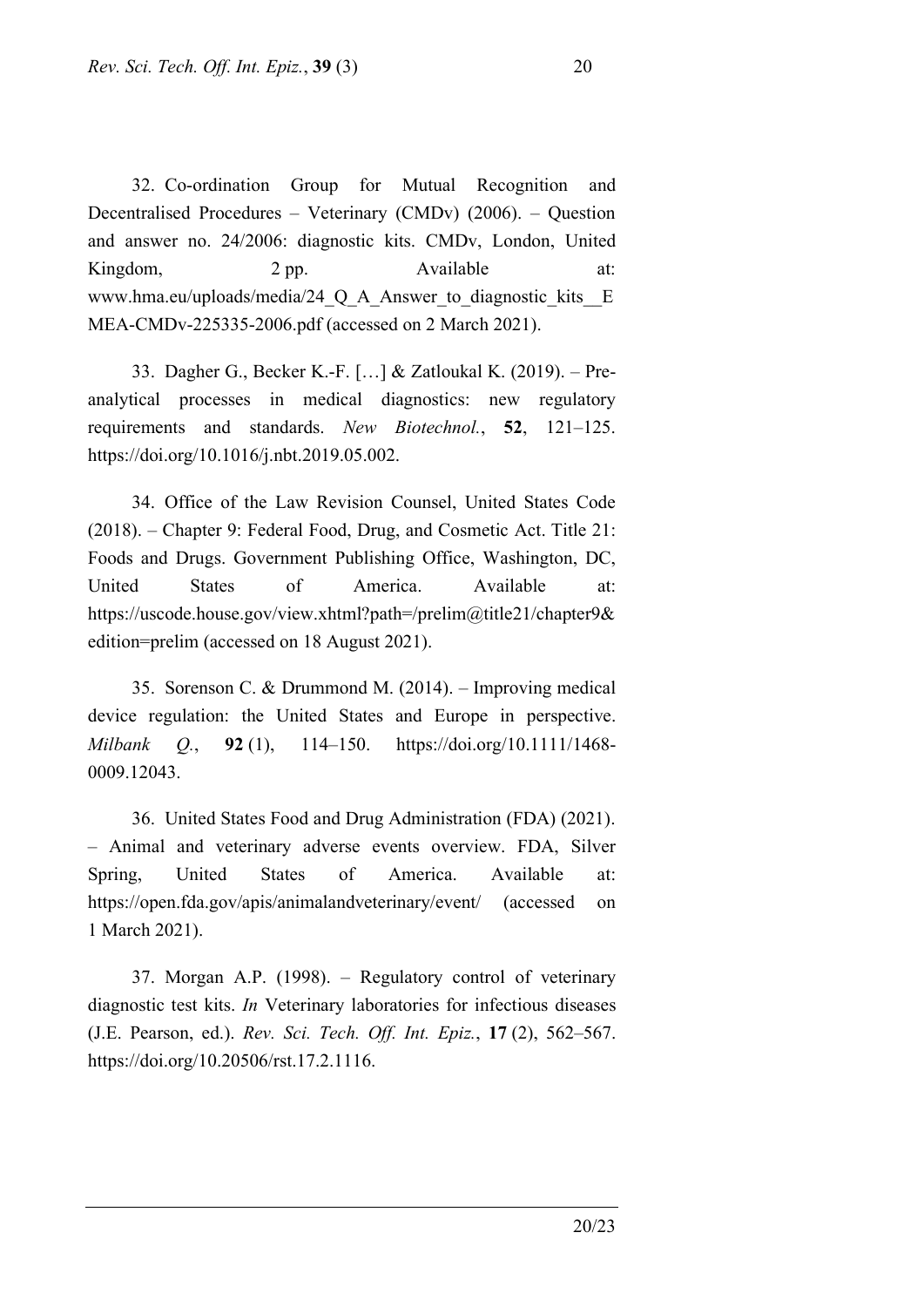38. Code of Federal Regulations (CFR) (2021). – Title 9: Animals and Animal Products. Chapter I: Animal and Plant Health Inspection Service, Department of Agriculture. Subchapter E: Viruses, serums, toxins, and analogous products; organisms and vectors. Office of the Federal Register, Washington, DC, United States of America. Available at: www.ecfr.gov/cgi-bin/textidx?SID=9fc2b3e03fd893be4cf3d6dc3bbe368f&mc=true&tpl=/ecfrbr owse/Title09/9CIsubchapE.tpl (accessed on 2 March 2021).

39. Government of Japan (1960). – Act no. 145 of 10 August on securing quality, efficacy and safety of products including pharmaceuticals and medical devices. Government of Japan, Tokyo, Japan. Available at: www.japaneselawtranslation.go.jp/law/detail\_main?re=&vm=2&id=3 213 (accessed on 1 March 2021).

40. Brolin S. (2008). – Global regulatory requirements for medical devices. Thesis. Department of Biology and Chemical Engineering, Mälardalen University, Västerås, Sweden, 51 pp. Available at:  $\alpha$  at: www.divaportal.org/smash/get/diva2:121327/FULLTEXT01.pdf (accessed on 1 March 2021).

41. Ministry of Agriculture, Forestry and Fisheries (MAFF) of Japan (2017). – Assurance system of quality, performance, and safety of veterinary medical devices, based on the law for ensuring the quality, efficacy, and safety of drugs and medical devices. MAFF, Tokyo, Japan, 10 pp. Available at: www.maff.go.jp/nval/english/regulatory/pdf/Outline\_RegulatorySyste m MedicalDevices.pdf (accessed on 7 March 2021).

42. Community Research and Development Information Service (CORDIS) (2015). –Point of care diagnostics for rapid and cheap pathogen detection of companion animals. Final report summary, POC4PETS, Grant agreement ID: 315653. CORDIS, Luxembourg. Available at: https://cordis.europa.eu/project/id/315653/reporting (accessed on 7 March 2021).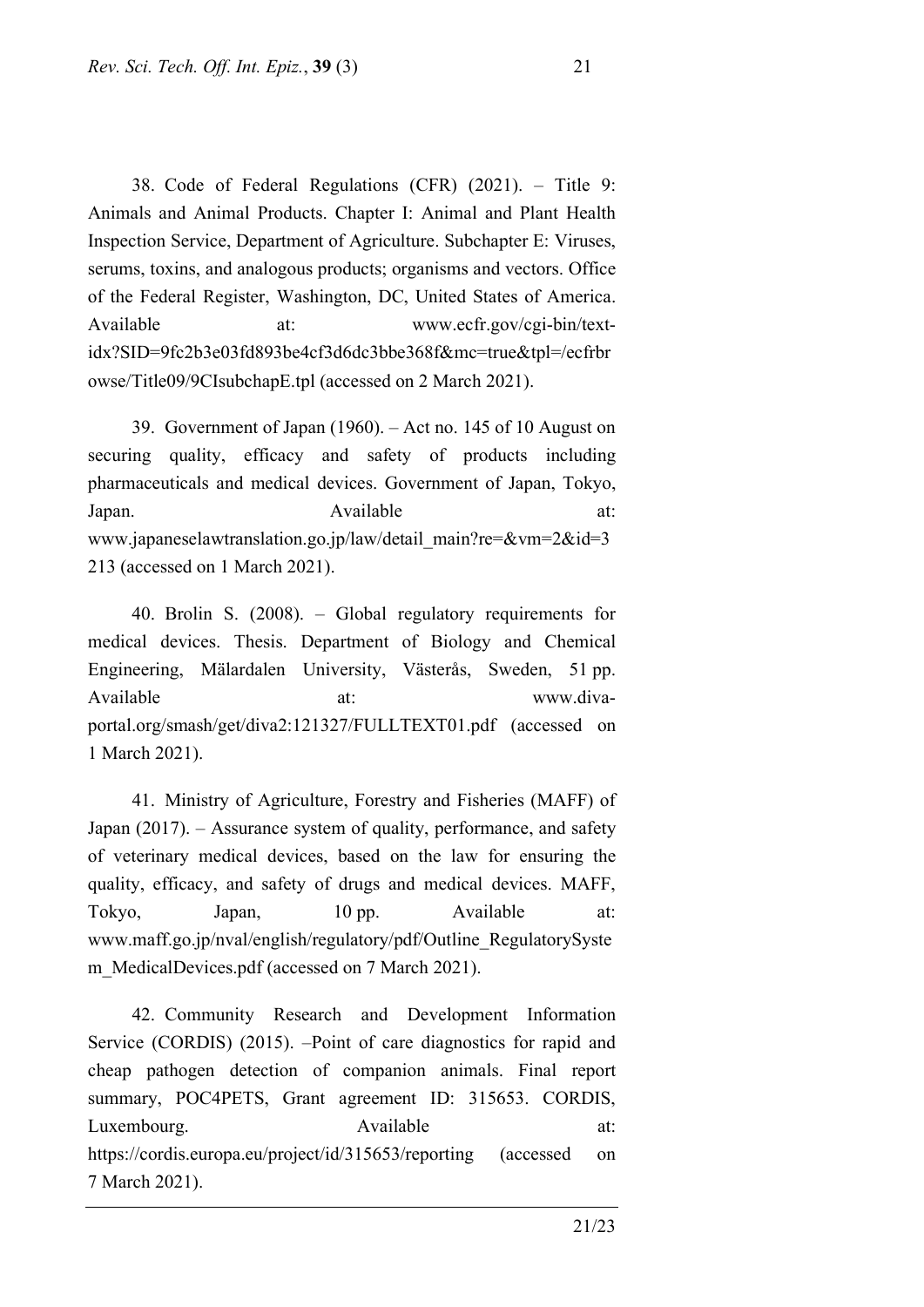43. Wiktorowicz M., Moscou K. & Lexchin J. (2018). – Transnational pharmacogovernance: emergent patterns in the jazz of pharmaceutical policy convergence. *Global Health*, **14** (1), 86. https://doi.org/10.1186/s12992-018-0402-5.

44. Melvin T. & Torre M. (2019). – New medical device regulations: the regulator's view. *EFORT Open Rev.*, **4** (6), 351–356. https://doi.org/10.1302/2058-5241.4.180061.

45. European Union (EU) (2019). – Regulation (EU) 2019/6 of the European Parliament and of the Council of 11 December 2018 on veterinary medicinal products and repealing Directive 2001/82/EC. *Off. J. Eur. Union*, **L 4**, 43–167. Available at: https://eurlex.europa.eu/eli/reg/2019/6/oj (accessed on 2 March 2021).

46. Altenstetter C. (2014). – Medical technology regulation. *In* Medical technology in Japan: the politics of regulation (C. Altenstetter, ed.). 1st Ed. Routledge Publishing, New York, United States of America, 11 pp. https://doi.org/10.4324/9780203785898-3.

47. Japan Analytical Instruments Manufacturers' Association (JAIMA) (2021). – IVD (*in vitro* diagnostic) Instrument Committee. JAIMA, Tokyo, Japan. Available at: www.jaima.or.jp/en/about/activities/committee/ivd/activities/ (accessed on 2 March 2021).

48. Government of Japan (2013). – Report from the Government of Japan concerning the recommendations from the EU-Japan Business Round Table (BRT). Government of Japan, Tokyo, Japan, 109 pp. Available at: http://www.eu-japan-brt.eu/sites/eujapan-brt.eu/files/Progress%20Report%202013-2014%28JP%29.pdf www.eu-japan-brt.eu/system/files/progress\_report\_ja\_april13.pdf (accessed on 18 August 2021).